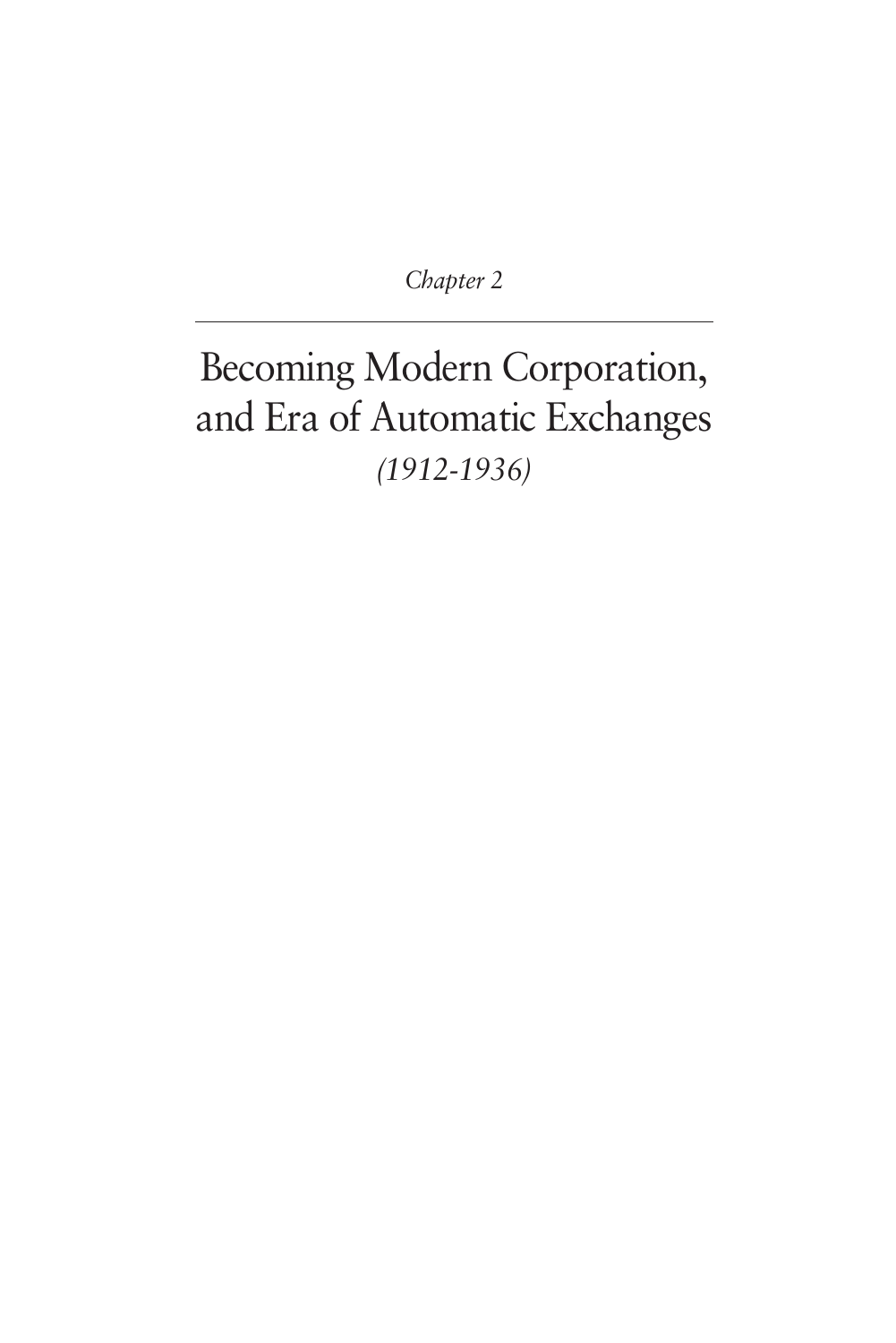# *1. Establishment of Oki Electric Co., Ltd., and Growth under Third Telephone Expansion Plan*

# **Merger of Oki Electric and Oki & Co., and improvement of management system**

In August 1912, barely a month after the Meiji Period ended and the Taisho Period began, Oki Electric Company, Limited, was established separately from Oki & Co. The inaugural general shareholders meeting was held in the Nihonbashi section of Tokyo on August 26. Eiichi Shibusawa chaired the meeting, and Soichiro Asano, representing the promoters, reported on the process leading up to the company's establishment. Six directors and two auditors were then elected, and the directors subsequently elected Soichiro Asano as chairman and Umakichi Oki, Eitaro Kinoshita, and Kiyoshi Itoh as managing directors. After capital of 50,000 yen was paid in, Oki Electric Co., Ltd. (hereinafter "Oki Electric"), was officially registered on September 7, 1912.

The new company had 22 shareholders, mainly Oki Family members and well-known businessmen and financiers, including Take Oki, Kibataro Oki Jr., Soichiro Asano, Eiichi Shibusawa, Zensaburo Yasuda, and Zennosuke Yasuda. Others included relatives of the Oki Family, long-term employees from the very first days of Oki & Co., and other influential persons requested by the Yasuda Family and Eiichi Shibusawa to participate. The Articles of Incorporation included an item stipulating that shareholders could not transfer shares to a third party without the company's approval. Based on this stipulation, the ownership of Oki Electric shares remained restricted from the company's establishment in 1912 until its first capital increase in 1936.

Oki Electric's business was officially listed in its Articles of Incorporation as the manufacture and sale of electric equipment, such as telephone and telegraph equipment, and electric lights. Oki & Co., meanwhile, continued in business as before, for two main reasons: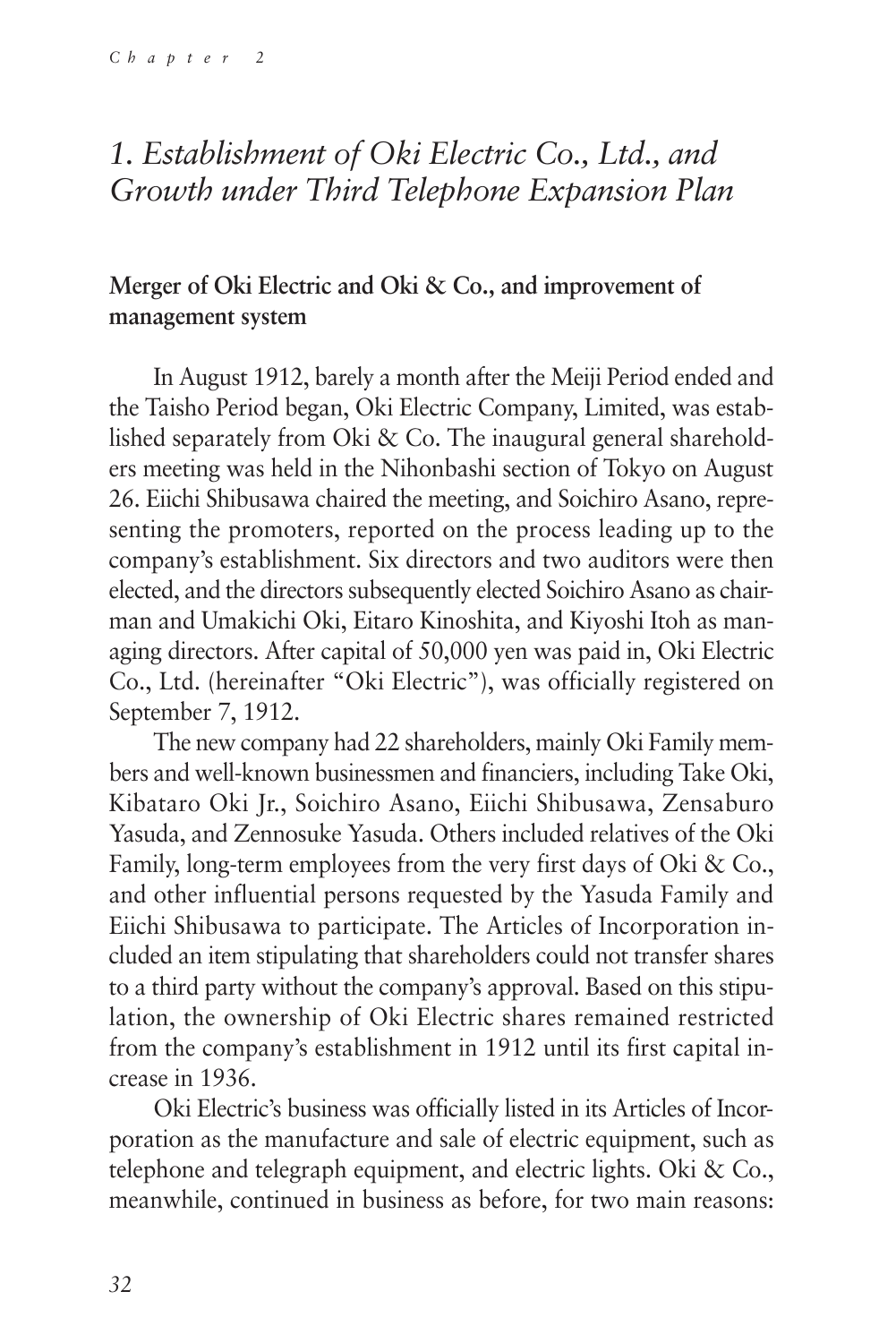(1) in order for a company to be able to participate in bids for government contracts it had to have been in business at least two years; and (2) an ordinance issued by the Ministry of Communications (MOC) stipulated that Oki Electric's capital of 50,000 yen would not allow it to participate in bids larger than 25,000 yen.

Oki & Co. had long held the top position among the communications equipment manufacturers in Japan. NEC, however, a subsidiary of Western Electric (WE), had steadily bolstered its in-house production system, and in value of output and number of employees it was set to pass Oki & Co. From the technical aspect as well, it was taking time to localize the production of common-battery switchboards, and NEC, which utilized the materials and technology of WE, was opening its lead in the industry.

Soichiro Asano, senior adviser to Oki & Co., was closer to being a protector. Although it is not clear what he thought of the company's management at the time, Asano was known for his directness—rather, for his forceful methods—and he no doubt was irritated as he watched the company steadily lose its position as the industry leader. But members of the Oki Family and the company's senior employees firmly controlled Oki & Co.'s management at the time, and the system thus did not permit Asano's opinion to be reflected in management decisions. In that situation, however, Asano could not merely sit idly by and watch. Before long, he took action.

On August 30, 1916, Oki Electric and Oki & Co. signed a provisional contract to merge. Three items comprised the contract's principal content. First, Oki Electric would increase its capital at the time of the merger, and Oki & Co. would be dissolved. Second, Oki Electric would issue 20,000 paid-in shares and provide them to Oki & Co. for distribution to its employees proportionate to their equity participation. Third, Oki Electric would take over the employees of Oki & Co. and employ them in their current positions, and would succeed to all the rights and obligations related to accepting the employees.

Based on the provisional contract, it was decided at the general shareholders meeting of Oki Electric held on November 16, 1916, to merge with Oki & Co. The actual merger took place the following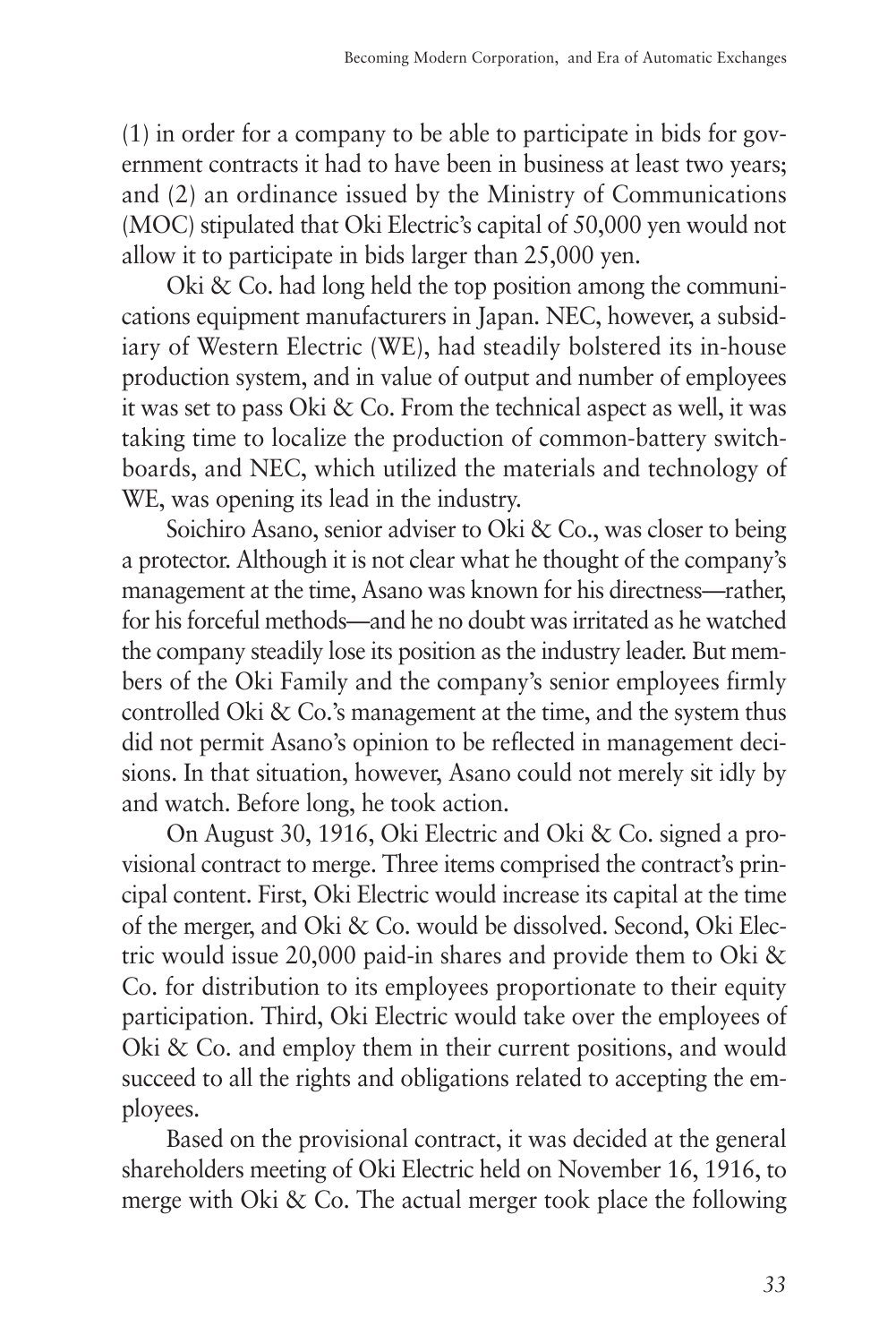February. On the occasion of the merger, Oki & Co.'s capital of 1 million yen was deemed to be its total assets, and the full amount was transferred to Oki Electric as additional paid-in capital, increasing the company's capital to 1.05 million yen. It was thus not until 1917 that the entire operations of Oki & Co. were fully transferred to Oki Electric.

For a while after the merger, Umakichi Oki, Eitaro Kinoshita, Kiyoshi Itoh, and Totaro Katoh, men who had worked for the company since the days of Oki & Co., served as executives under Chairman Soichiro Asano. Gradually afterward, however, Chairman Asano took the initiative in reforming the company's management.

Chairman Asano took one of his first steps in April 1917 when he invited Suketada Itoh into the company from Toyo Steamship Co., Ltd., an Asano-related company, as managing director concurrently in charge of the General Affairs Department. At the same time, he had the authority of the board members, unspecified up to then, clarified in writing. Various rules and regulations were also established at this time, including the company's basic regulations. Chairman Asano then gradually began inviting into Oki Electric a group of men thoroughly knowledgeable in business management, and reorganized the company away from the former family approach.

### **Business expansion during First World War**

This time happened to coincide with a period of brisk economic activity related to the First World War. The war, fought mainly between Germany and Austria, on the one hand, and France and England, on the other, lasted until 1918. Most of Europe was caught up in the fighting, and in the end even Japan joined the Allied Powers. Although Japan's economy was affected negatively at the war's outset, exports began increasing rapidly from the second half of 1915 and Japanese industry began benefiting from a strong war-related demand for products and materials. The nation's international balance of payments also turned favorable, and Japan reverted from being a debtor to being a creditor nation.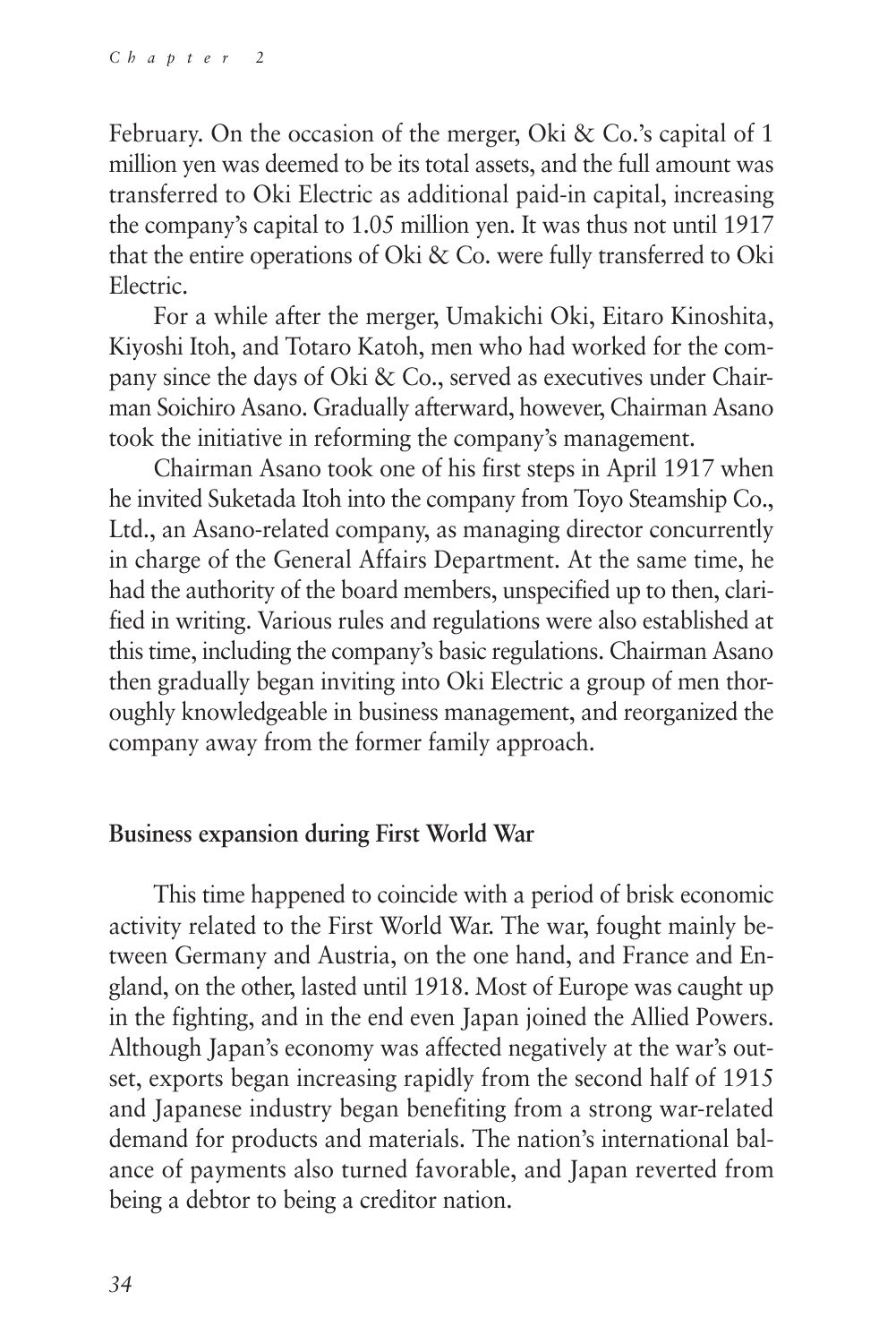

*Common-battery switchboard*

The favorable wartime demand brought large profits to Oki Electric, for as the number of companies and plants increased in Japan, the demand for telephone service also increased. An especially strong demand emerged for Private Branch Exchanges (PBXs). In 1914, for example, when Mitsukoshi Department Store expanded its store in the Nihonbashi section of Tokyo, Oki Electric received a contract to install six common-battery switchboards, the largest PBX system in Japan at the time. Oki Electric received orders for PBXs from other private corporations as well, although its business until then was principally centered on orders from the MOC and other government and public agencies.

Overseas orders also increased. In 1915, through Okura-gumi Co., one of its sales agents, Oki Electric received a substantial order for 836 railroad-type printers. In 1916, a large order also came from Russia through Mitsui and Co., Ltd., for portable telephones and electric wire. Oki Electric produced 9,250 portable telephones in filling that order.

Following the end of the government's Second Telephone Expansion Plan in 1913, meanwhile, the budget of the MOC had been cut to only about 3 million yen per year. Due to the favorable turn in the government's fiscal situation due to the economic boom accompanying the war, however, the long-awaited Third Telephone Expansion Plan was put into effect. The first year of the five-year plan was the fiscal year ending in March 1917, right in the middle of the war years. With a budget of 22.5 million yen, the plan aimed for 75,000 new subscribers and installation of an additional roughly 32,600 kilometers of trunk lines. The plan underwent several revisions along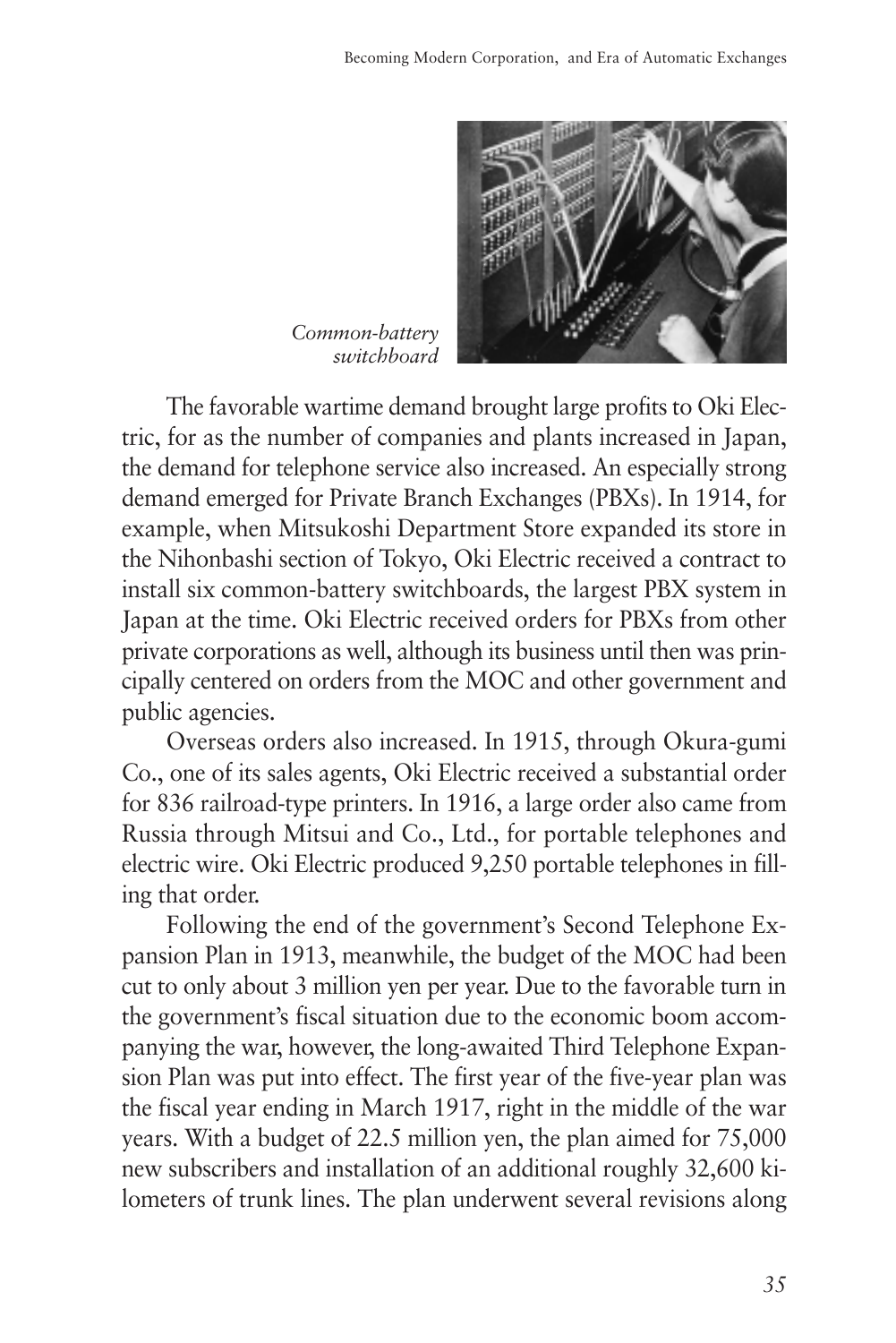the way, and was also extended. It continued until the fiscal year ending in March 1935.

During the war boom, Oki Electric improved and expanded its operations while adopting a policy of aggressive business expansion. In May 1917, for example, the company focused on five product areas: (1) production of ordinary telephone and telegraph instruments, radiotelegraphs, and wireless telephony instruments; (2) processing and production of military-related goods; (3) production of signal instruments for railroads, and emergency alarms; (4) production of covered wire; and (5) manufacture of batteries. The company also moved forcefully to secure contracts for installation and construction work related to telephones and electric lights. Two other aspects of Oki Electric's business expansion were the setting up of a research laboratory to improve its production technology and, in response to MOC's telephone expansion plan, capital investments in new equipment and expansion of its plant. The research laboratory was made independent in December 1917, and the Construction Department was divided into the Production Department and the R&D Department. At the general shareholders meeting held on May 12, 1917, it was decided to increase the company's capital by 950,000 yen, raising it to 2 million yen.

As Oki Electric's management system steadily changed, the senior managers and other old-time employees from Oki & Co. days gradually retired. In June 1918, for example, Eitaro Kinoshita, Kiyoshi Itoh, and Umakichi Oki submitted their resignations and left the company. That completely ended all vestiges of Oki Electric as a familyrun company, and the company started down a fresh, new path. It was decided around that time to have the board of directors meet once a week, on Mondays. Then, with Chairman Soichiro Asano and Managing Director Suketada Itoh in the center, top management began taking solid steps to provide Oki Electric with a modern system of management. According to company regulations dated 1920, the company's Head Office comprised four departments—General Affairs, Sales, Production, and Research and Development.

In 1919, Oki Electric purchased a plant in the Osaki section of Tokyo, refurbished it, and named it the Osaki Plant. It then trans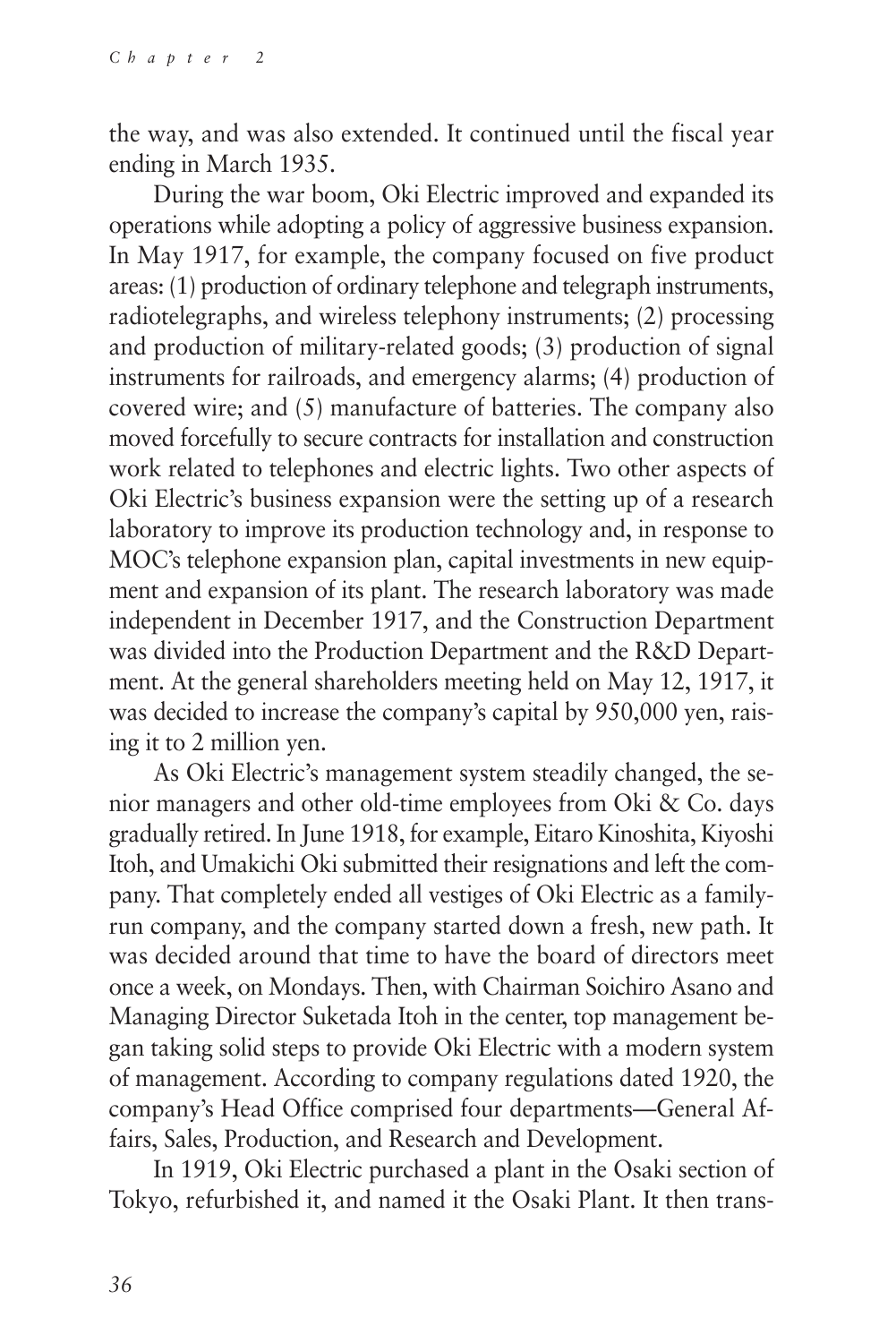ferred the wire manufacturing operations of the factory in Kyobashi and the R&D, capacitor, and battery operations of the Tamachi Plant to Osaki. The next new plant was built in 1920 in Dainin, an area just outside Osaka, as part of the company's move to bolster production for meeting demand in the Kansai region.

Around this same time, the company expanded its sales network nationwide. Liaison offices were opened in Sapporo, Nagoya, Kobe, and Fukuoka, for example, and the Osaka Liaison Office was upgraded to branch status. In 1920, to cover the funds needed for expanding and improving the production and sales organizations, Oki Electric increased its capital from 2 million yen to 2.5 million yen.

Oki Electric management also began to feel a need around this time for business ties with overseas manufacturers of communications equipment. Although a number of candidate companies were listed for consideration, WE was the only overseas company whose products met MOC standards. The company decided, therefore, that if it were to establish ties with an overseas company, the ties had to be with WE. Managing Director Itoh had already met the president of WE several times. WE, moreover, through NEC, had even sounded out Oki Electric's thoughts concerning possible ties. When the two companies began discussing ties, one of the first conditions WE mentioned was acquisition of at least 50 percent of Oki Electric's shares.

On January 21, 1920, Chairman Asano and Managing Director Itoh met with Eiichi Shibusawa and Zensaburo Yasuda to discuss the proposed ties with WE. All four men agreed that ties with WE were necessary for Oki Electric's future. They also agreed that for the time being the company would increase its capital by only 500,000 yen, with a larger increase of 2.5 million yen to be made if the talks with WE resulted in WE acquiring Oki Electric shares. The discussions with WE, however, were not successful. Although the reason is not entirely clear it might have been related to the serious recession that started in March 1920, and the subsequent drastic changes in the Japanese business environment. Despite the unsuccessful end to the discussions with WE, however, it is still abundantly clear that management at Oki Electric at the time considered forging ties with an overseas company as an urgent task.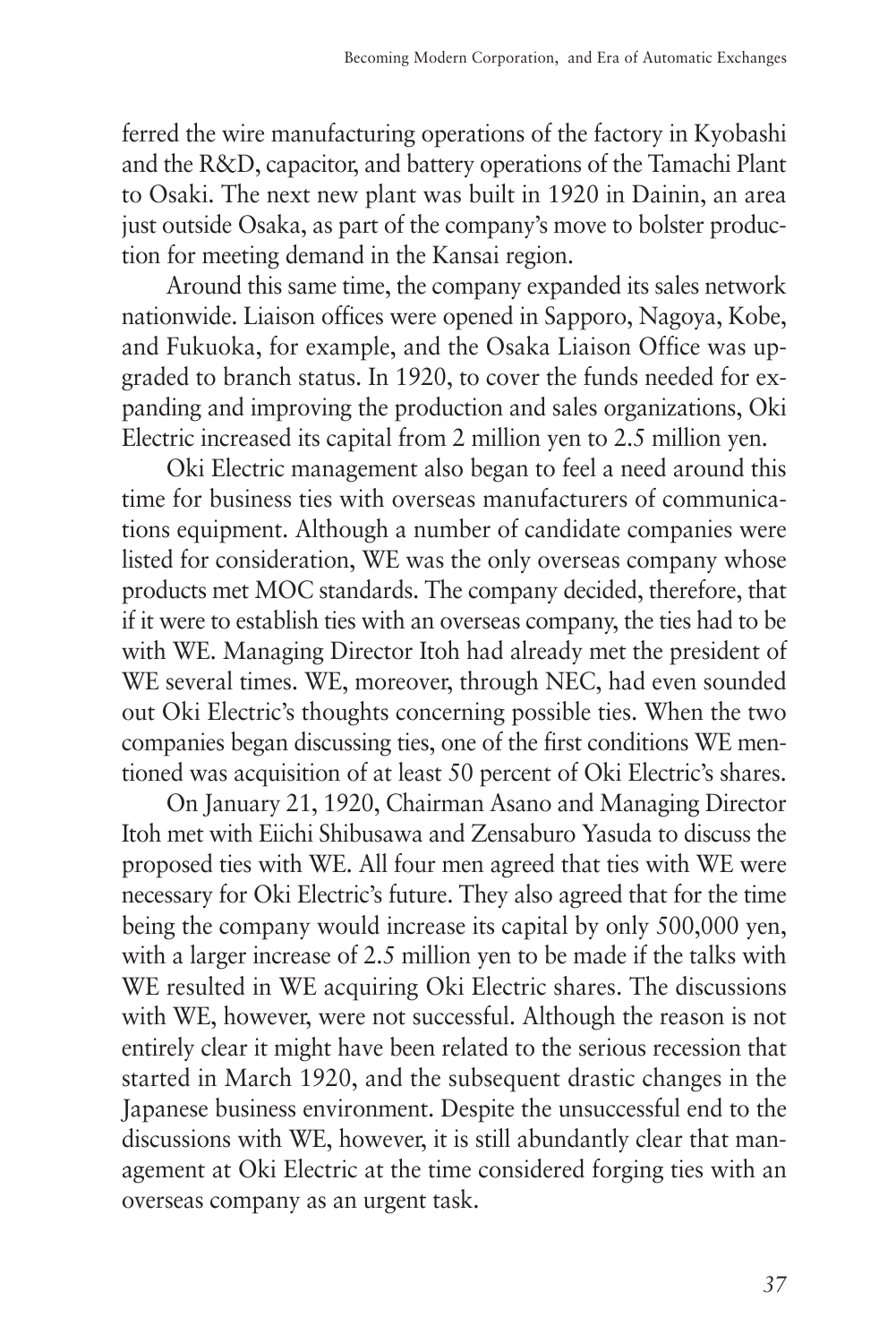### **Technical developments, and business management**

NEC pushed forward with the domestic development of common-battery switchboards, utilizing materials and technologies from WE. Even so, its first delivery of a common-battery switchboard to a new telephone office was not until 1915. Delivery was to the Kanda branch office in Tokyo, the ninth branch office to be opened in the second MOC telephone expansion plan. The next delivery of an NEC common-battery switchboard was in 1916, to the Koishikawa branch office in Tokyo, the tenth branch office opened in the second MOC expansion plan. Oki & Co., meanwhile, was hindered in its development of a common-battery switchboard due to patent-related obstacles and the unavailability of imported materials. The first installation of a common-battery switchboard made by Oki Electric was in April 1918. It was installed at the Takanawa branch office in Tokyo, the eleventh branch office opened in the second expansion plan. That was nine years after WE produced its first commonbattery switchboard, and three years later than the one NEC produced in-house.

Because it had delivered an expansion exchange to the Kyoto Telephone Office early on, Oki Electric later won orders for expansion exchanges after common-battery switchboards were installed in telephone offices in the six largest cities in Japan, including Tokyo, Osaka, Kyoto, Nagoya, and two others. Still, because it was necessary for Oki Electric to rely on imports for the main components of the switchboards, and because of the company's past experience of not being able to avoid patents, management—although it wished the company could produce common-battery switchboards in-house was forced to realize the need to aggressively move toward introducing cutting-edge technology from abroad.

From around 1920, however, Oki Electric achieved notable advances in its technical development of a common-battery switchboard. At the board meeting held in February 1921, for instance, a special incentive bonus was approved for payment to two engineers. The award presentation explained that the bonuses were for the key contributions the two men had made from January 1920 in developing a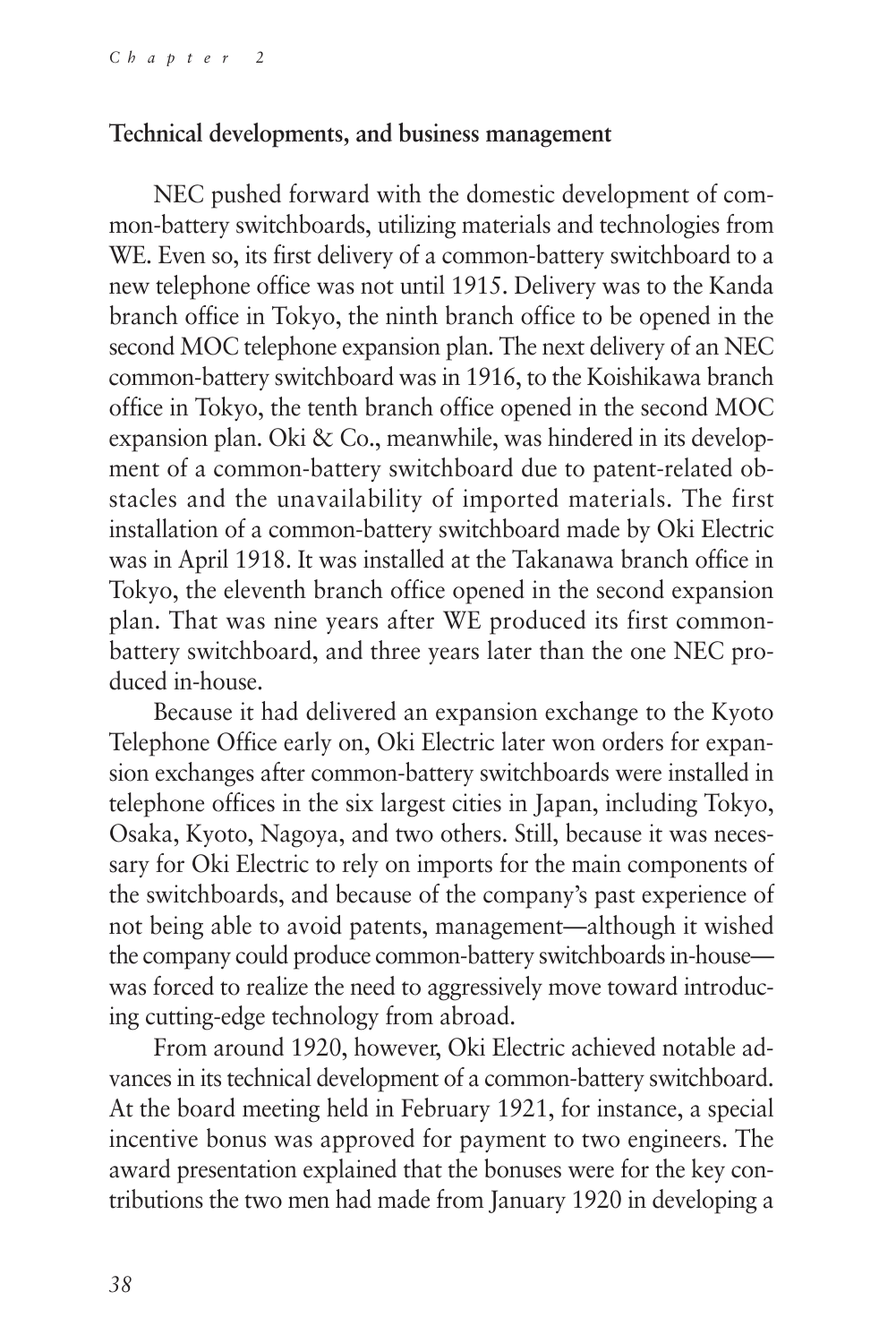jack, an important component in switchboards. Subsequently, the MOC officially approved the jack and then purchased it on an experimental basis in May 1921. This purchase was significant for two reasons: first, the jack was the most important component in exchanges; and second, the purchase by the MOC proved that Oki Electric was able to produce a part in-house that up to then only WE could provide.

Oki Electric experienced another breakthrough in June 1922 with the successful development of carbon powder used in common-battery switchboards. Until then, the company had to rely on carbon powder imported from France, a product inferior in quality to WE's carbon powder. Oki Electric engineers had begun their research into carbon powder in 1918, and finally succeeded in July 1921 in developing a product whose quality was on a par with WE's carbon powder. This product made it possible to begin manufacturing telephones for common-battery systems at a quality level on a par with WE and NEC products. The project to develop the carbon powder involved a large number of engineers, with teams assigned to various technical tasks. In the development process, separate engineers were involved in testing of carbon powder, research concerning the electrical relationship between carbon powder and mechanical components, research of various raw materials, conducting product tests, and design and manufacture of electric furnaces for carbon powder. Indeed, it can be said without exaggeration that the availability of a large number of talented engineers made success in the development project possible.

An awareness of the need to be thorough in all work processes came to be felt strongly throughout Oki Electric. Chairman Asano impressed that need in a document he wrote dated July 1, 1921. That document reflects much of Asano's management philosophy.

"Although our company has realized favorable business results," he said, "the outlook is not good for rapid recovery from the current business slump. As well, competition with other manufacturers has intensified, making it necessary to be more determined and to exert greater efforts as we move toward the future. I would ask you to especially keep several points in mind."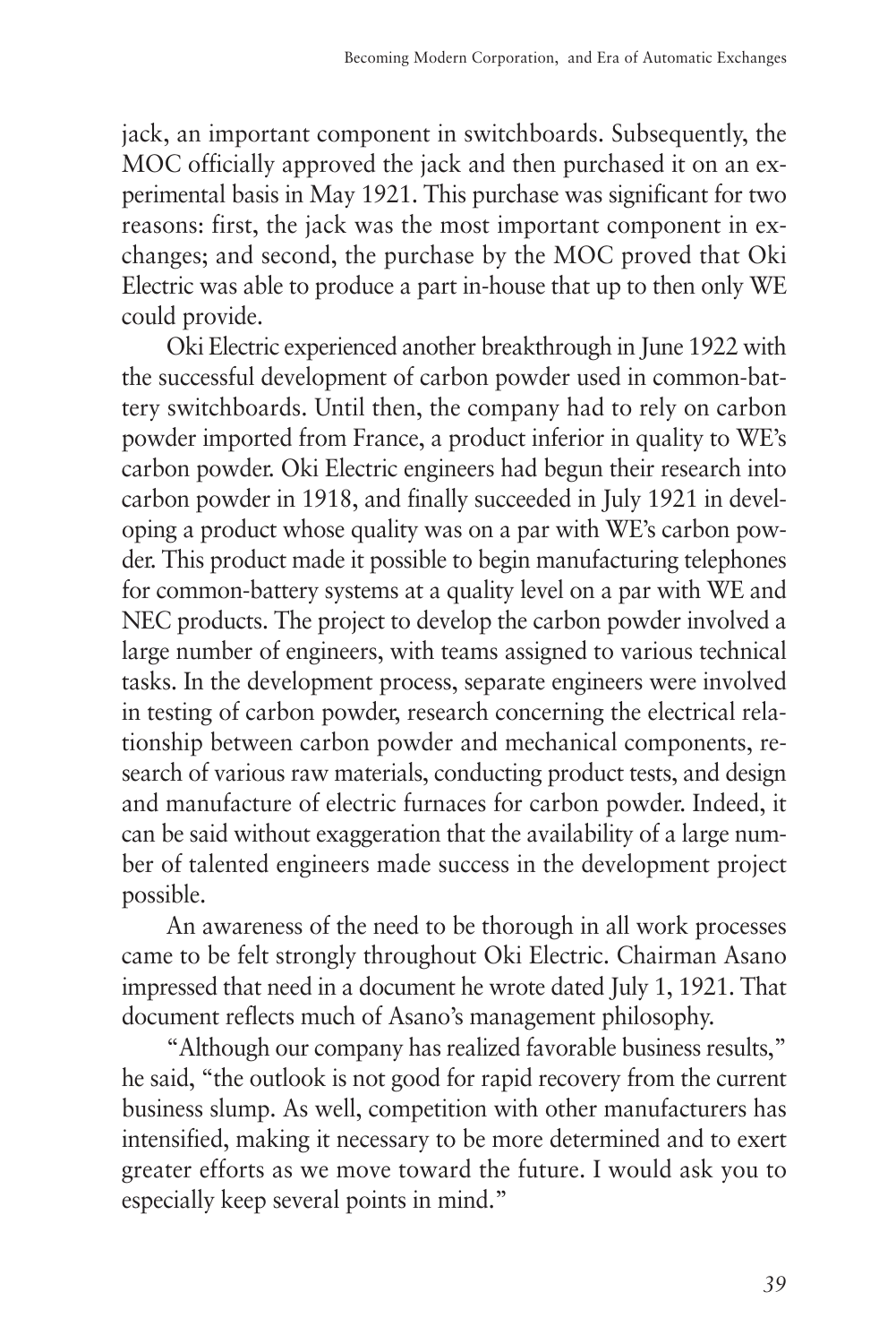Chairman Asano then listed the following five points.

- 1. Whether work operations proceed smoothly or not depends on the spirit with which you perform your duties; it is hoped that you will conduct yourselves in ways that profit the company's business.
- 2. Group work requires the maintaining of discipline; it is hoped that you will come to appreciate the importance of discipline and perform your work with enthusiasm.
- 3. Group work also requires cooperation and solidarity; it is hoped that while performing your official duties you will maintain close contact with each other, understand each other's intentions, and jointly plan ways to expand the company's business.
- 4. Be innovative in finding ways to improve production and produce quality products, and in considering the best way for rationalizing your work processes.
- 5. Pay careful attention to maintaining and expanding sales channels, so that the competition will not attract away your regular customers.

Strong efforts were exerted to make certain all employees were aware of Chairman Asano's ideas. The managing directors impressed the contents of the above document on staff members and junior employees, and the general managers did the same for the production workers. Viewed from management's eyes, Chairman Asano's comments touched on the many challenges Oki Electric faced at the time, including in-company discipline and cooperation, product quality and production rationalization, and expansion of sales channels. With its organizational operations placed in order under Chairman Asano, Oki Electric was now ready to improve the work morals of its employees, and to carry out thoroughgoing management control throughout the company. Doing so would prepare Oki Electric to win out in the increasingly severe competition it was facing with other companies in the same industry.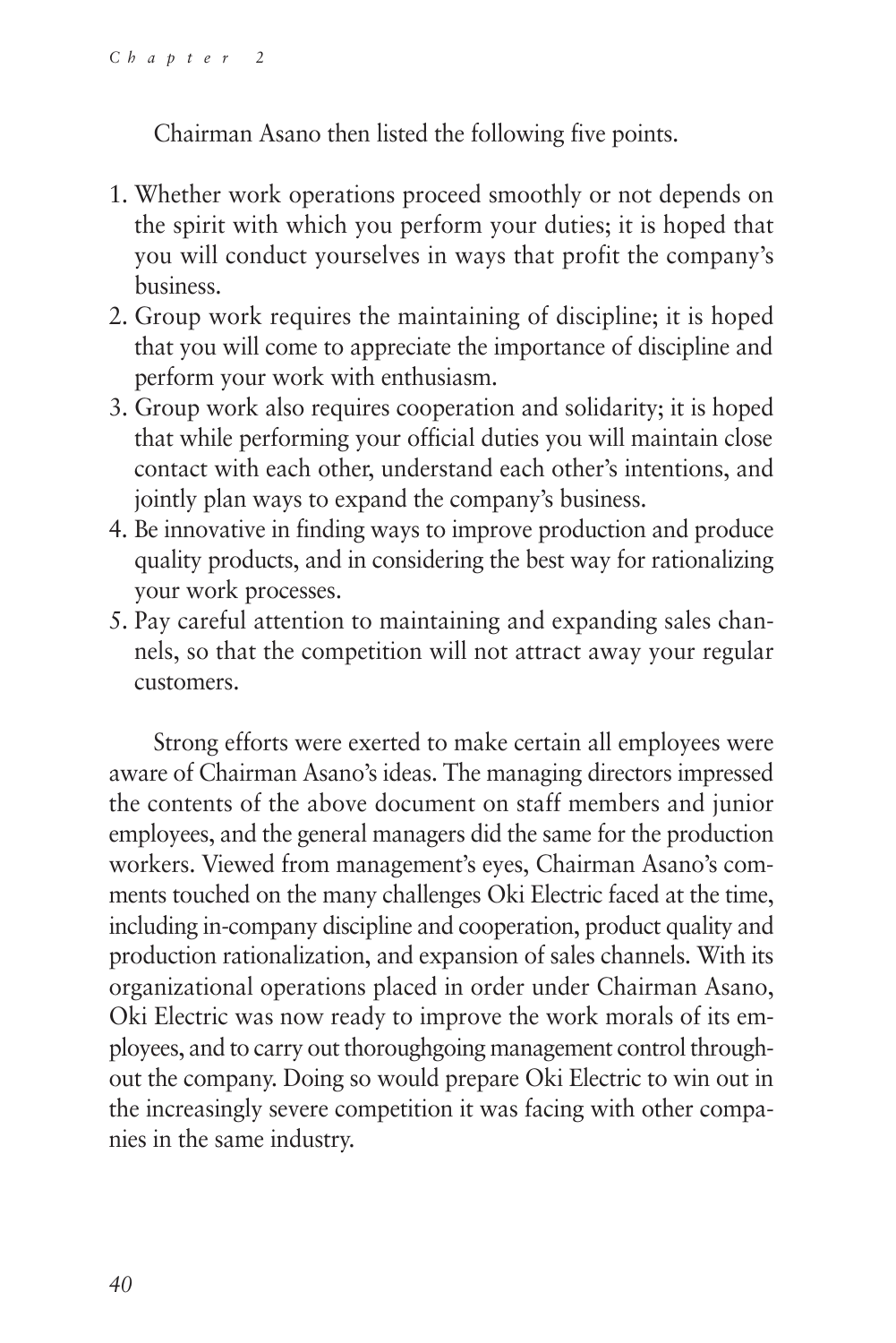# *2. Dawn of Era of Automatic Exchanges*

#### **Great Kanto Earthquake, and introduction of automatic exchanges**

Two minutes before noon on September 1, 1923, the Great Kanto Earthquake struck the Tokyo-Yokohama area. The earthquake and subsequent fires devastated the area. About 60-70 percent of all buildings were destroyed, and about 140,000 persons were either killed or missing. Of the 83,000 telephones in service in Tokyo before the earthquake, 64 percent were lost or damaged; of the 10,483 telephones in Yokohama, 90 percent were lost. Of the 19 stations in telephone offices in Tokyo, 15 were either destroyed or badly damaged; the central telephone and telegraph stations were also badly damaged. Telephone switching operations in Tokyo came to a virtual standstill.

Recovery work on the telephone system started immediately. The Aoyama, Koishikawa, Takanawa, and Ushigome offices in Tokyo were not seriously damaged by the earthquake or fire, and by the end of September they resumed temporary service. Restoration work was completed on six more telephone offices that resumed service during 1924. At the end of the fiscal year ending in March 1925, over 80 percent of all subscribers had their telephones back in service.

Although the earthquake completely razed the Mita Plant of NEC, the damage to Oki Electric's Head Office and Tamachi and Osaki plants was relatively light. In response to requests from the military, the MOC, and the Metropolitan Police Department, everyone in Oki Electric, from top management to production line workers, cooperated in restoring communications facilities in Tokyo and Yokohama back to working order. The company even loaned out the generator it had been using as the power source for its in-house switchboard, and provided parts and materials in response to requests from various organizations. At one point its warehouse inventories were completely depleted.

Based on the experience of the Great Kanto Earthquake, the government decided to begin automating all telephone exchanges. About two weeks after the earthquake struck, Section Chief Sannosuke Inada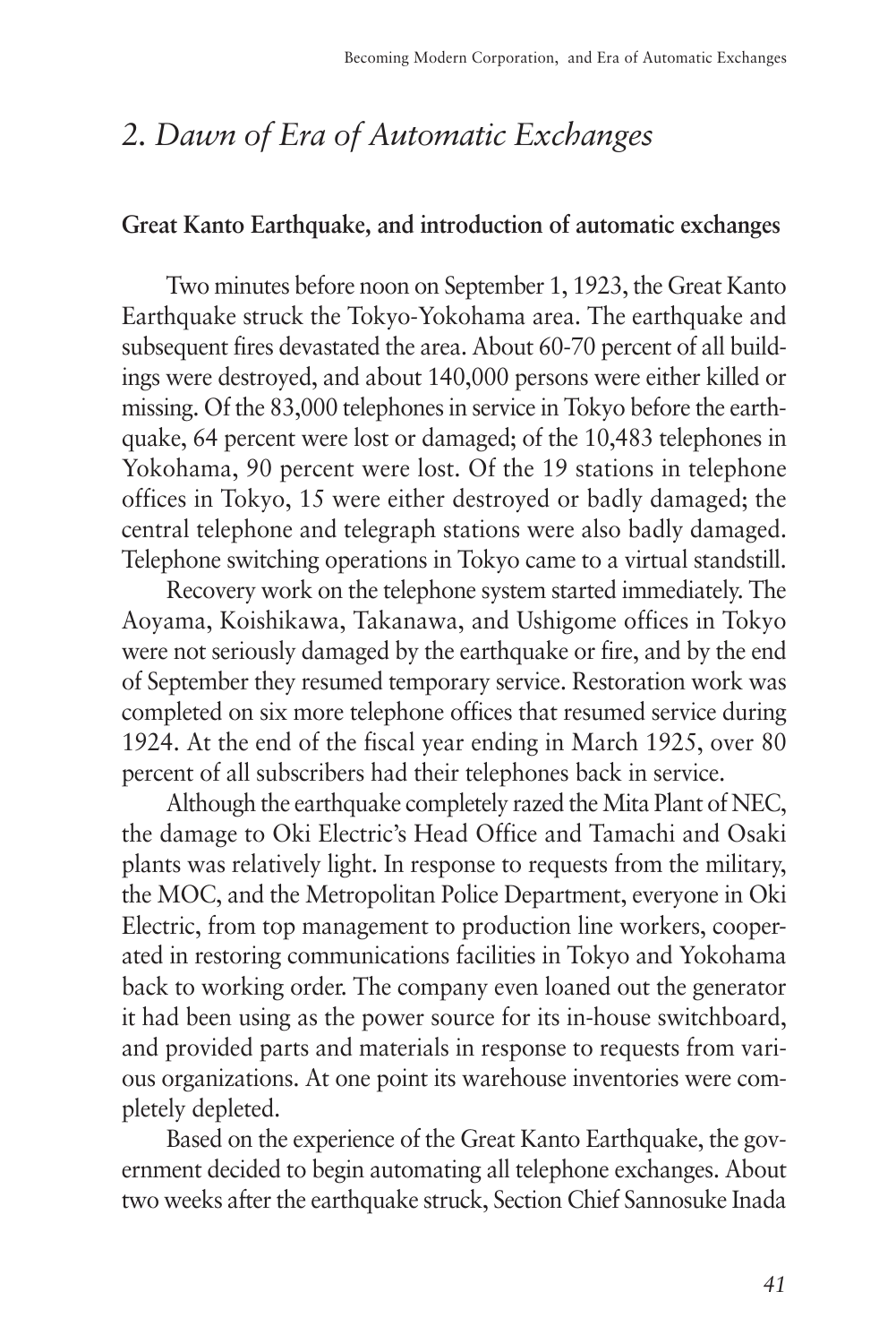of the Communication Central Engineering Section of the MOC commented clearly on the government's policy regarding restoration of telephone service between Tokyo and Yokohama. He said, "Restoration will be promoted using step-by-step automatic switching systems." This was the first public statement by a government official about the government's intent to install automatic exchanges.

Some persons in the MOC, in discussing restoration of the almost completely destroyed telephone network in Tokyo, said they wanted to restore services as soon as feasible and did not care whether the telephone exchange buildings were wooden structures or that the exchanges were common-battery types. But Sannosuke Inada and others in the MOC, who had been promoting research into automatic switching systems even before the earthquake, viewed the situation as a rare opportunity. Inada insisted that since the entire telephone network would have to be rebuilt anyway, the exchange buildings should be constructed more solidly and the exchanges should be changed to automatic types. MOC Minister Tsuyoshi Inukai is said to have made an immediate decision on hearing the options. "If the equipment is dependable and will profit the telephone network in the long term, we should take this opportunity to move ahead with automatic switching even if installation costs are more expensive."

Almon B. Strowger of the U.S. invented the automatic switch in 1887. The original device was structurally complicated, however, and installation was expensive, causing a delay in the commercial use of automatic exchanges. In the U.S., in particular, both Bell Labs and WE had made enormous capital investments in manual exchanges and were thus reluctant to change to automatic exchanges. It was only in 1922, for example, the year before the Great Kanto Earthquake, that New York City finally installed automatic exchanges. Although Germany and the rest of Europe led the trend toward automation of switchboards, statistics for 1919-1921 show that worldwide subscribers to automatic exchanges totaled only 490,000.

Of the several types of automatic exchanges available, Sannosuke Inada decided on the step-by-step system, considered the mainstream exchange at the time. It had already been in use in many countries and was highly reliable in terms of operation and ease of mainte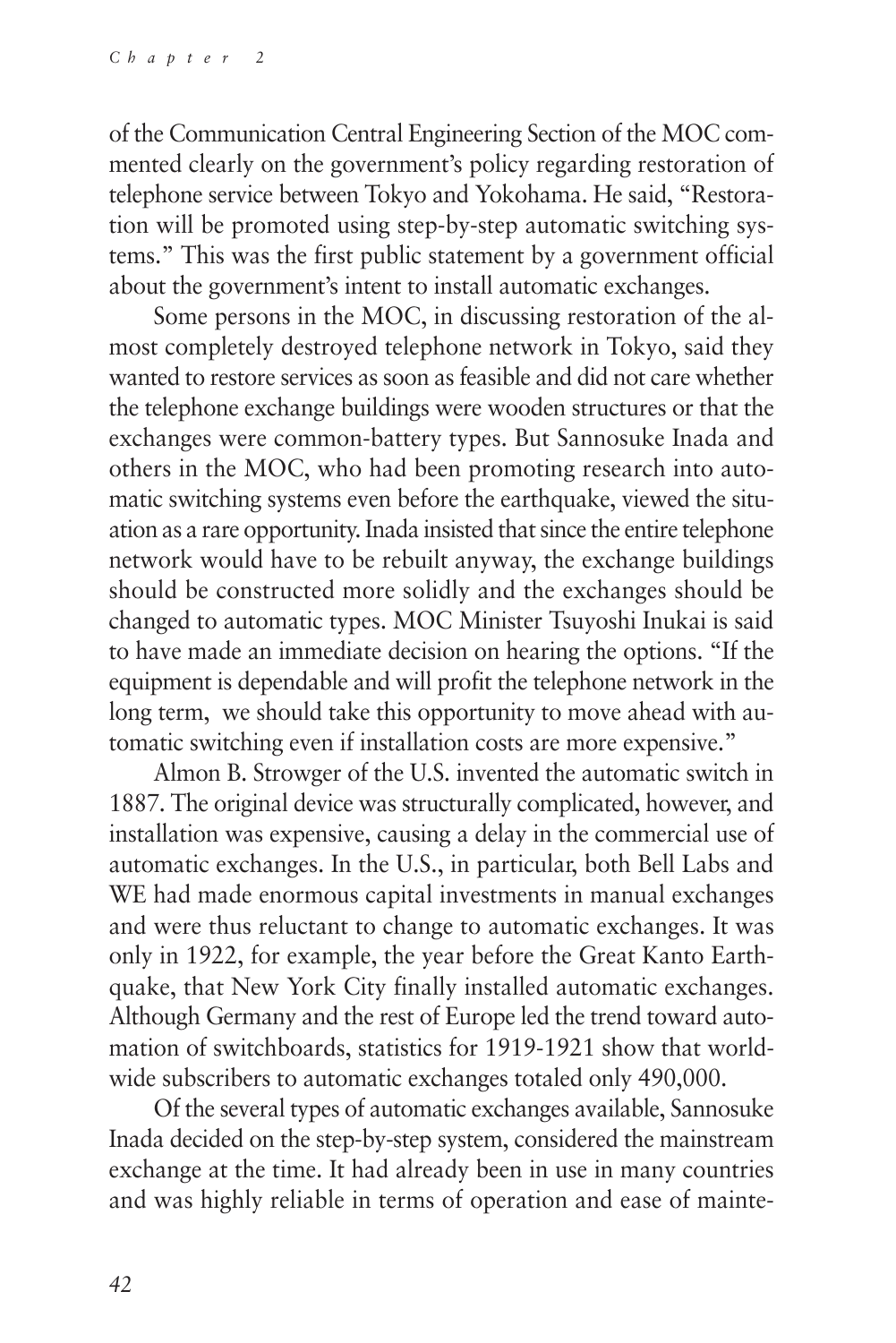nance. It also had outstanding earthquake-resistant characteristics. No one opposed Inada's decision. Two models of this exchange were available, the Strowger type made by Automatic Telephone Manufacturing Co. (ATM) of the U.K., and the Siemens type made by Siemens & Halske (SH) of Germany.

The first automatic exchange installation in Japan was for six telephone offices in Tokyo. The contract was for 8.14 million yen, the largest order the MOC ever made for imported equipment. Six companies were designated as supplier candidates: ATM and two other British companies, General Electric Co. (GE) and Automatic Electric, Inc. (AEI), of the U.S., and SH of Germany. The three British companies were affiliated with WE and had business ties with NEC. AEI and SH, respectively, had ties in Japan with companies such as Fuji Electric Co., Ltd., a joint venture established in August 1923, less than a month before the Great Kanto Earthquake, between the Furukawa zaibatsu and Siemens of Germany.

The MOC decided to award the first-stage construction contract to ATM. As ATM's sales agent in Japan, NEC received a bulk order. But because the bidding price for the automatic exchange was so high, the MOC decided it was necessary in the future to ask for competitive bids in order to reduce the price. That became the stimulus for the MOC adopting the basic rule of requiring multiple bids for contracts. For the second-stage construction contract the MOC decided to continue using the step-by-step system but to change to the Strowger and Siemens models.

# **Technical cooperation with GEC (U.K.)**

Oki Electric began seriously considering the introduction of overseas technology related to automatic switches from 1924. The candidate companies it listed for possible ties initially included North Electric Manufacturing of the U.S., Ericsson General Telephone (Sweden), Peel-Conner Telephone Works Ltd. (PCTW)(U.K.) a subsidiary of General Electric Company Ltd. (GEC)(U.K.)(GEC[U.K.]), and Lorentz Co., Ltd. (Germany).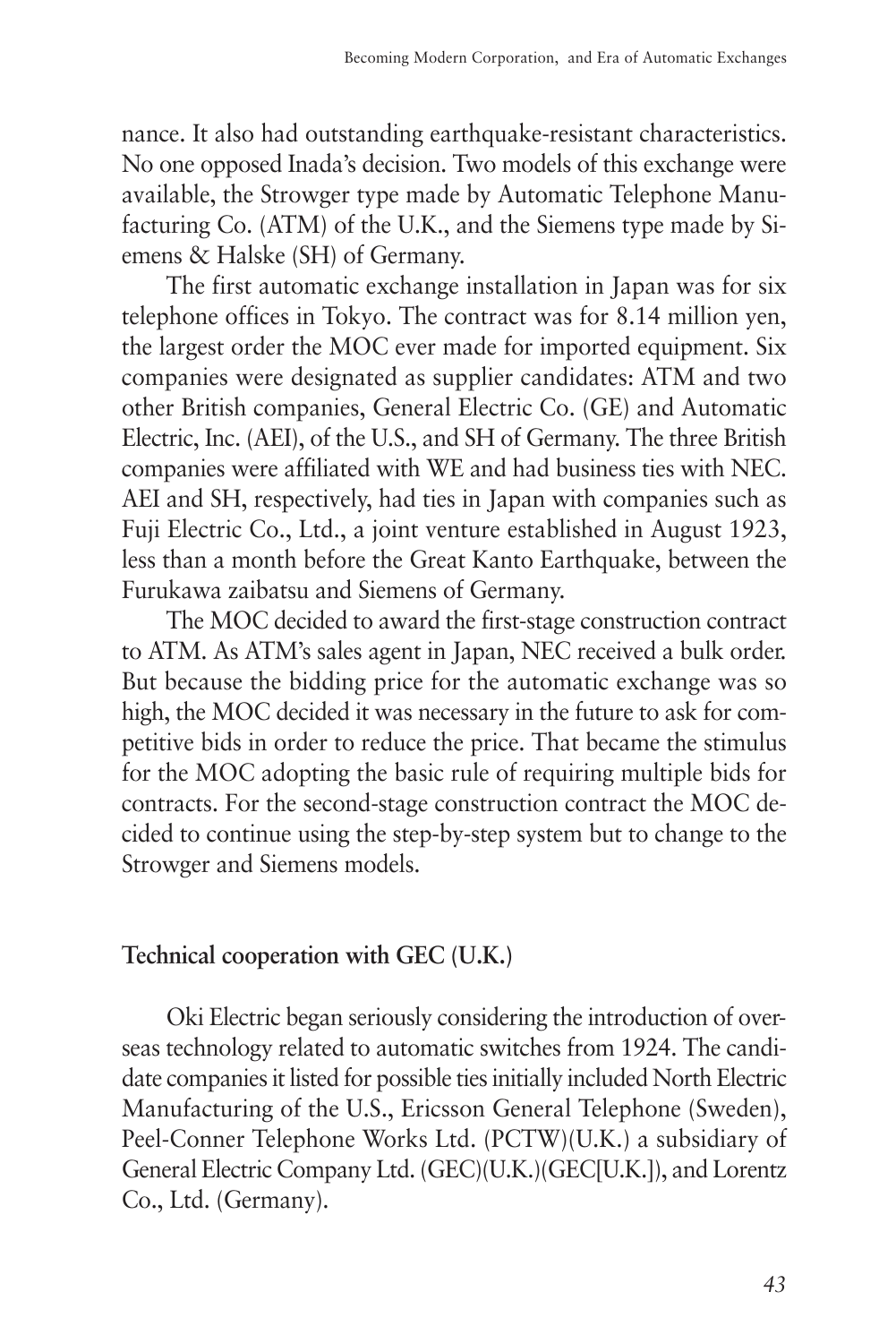On May 1, 1925, the general manager of PCTW contacted Oki Electric and said his company wanted Oki Electric to be its agent in Japan. Oki Electric had been hoping for news like this, because PCTW was a designated supplier to the Ministry of Postal Affairs in the U.K. Fortunately, moreover, Kakichi Uchida, a former vice minister of the MOC and adviser to Oki Electric since September 1925, happened to be planning a trip abroad at that time. Oki Electric asked him to meet the principals of PCTW and negotiate ties with the company, and to tour the company's production facilities and study the exchanges they were manufacturing. An Oki Electric director and two engineers accompanied Uchida on the trip. In July, the three men arrived in Coventry, England, where PCTW's head office and plant were located. Oki Electric, meanwhile, in preparation for ties with an overseas manufacturer, finalized a plan for purchasing land and building a new plant. As part of those preparations, the company also doubled its capital to 5 million yen. The larger capital was felt to be necessary for raising the company's credibility in the event of successful business ties with an overseas manufacturer..

In late July 1925, Oki Electric received a memorandum of understanding (dated June 9) from GEC (U.K.) concerning the appointment of Oki Electric as the sole sales agent in Japan for products manufactured by PCTW. Based on advice from Kakichi Uchida, Oki Electric had its attorneys review the memorandum closely before submitting it for approval at the board of directors meeting held on October 30, 1925. Viewed from the speed of contemporary business, Oki Electric's response to the memorandum from GEC (U.K.) seems



*Peel-Conner Telephone Works Ltd.*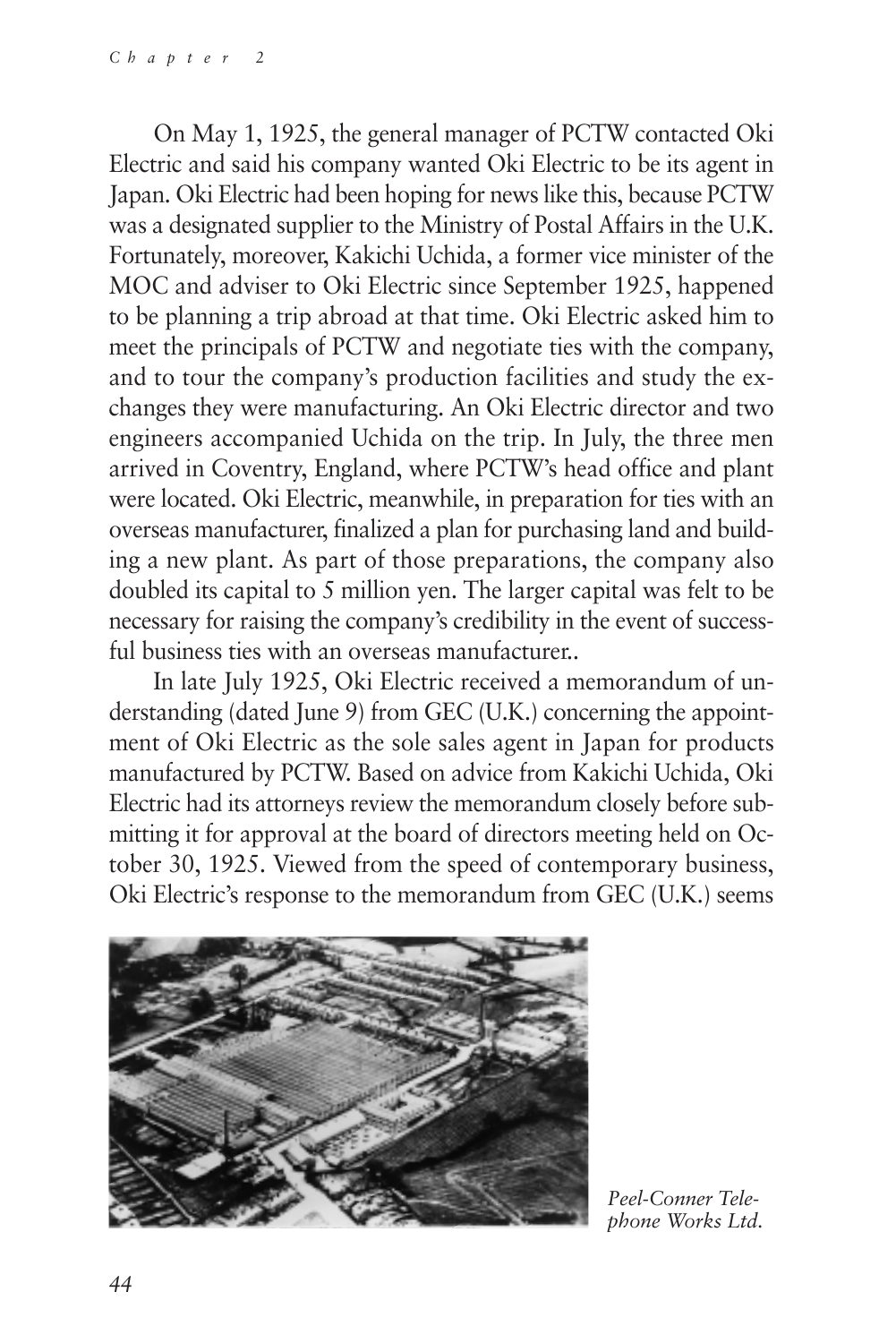rather unhurried. But this was the first time for the company to attempt business ties with an overseas company, and management was probably just being prudent. Still, while continuing with its internal study of possible business ties with PCTW, Oki Electric also approached the MOC and requested that PCTW be added to its list of designated manufacturers, a request approved in September. Next, in December, due largely to efforts by Sannosuke Inada, promoted to chief of the Engineering Works Bureau of the MOC, the engineer Chuichi Yoshino of Oki Electric was sent for training at a technical school of the U.K. Ministry of Postal Services.

Oki Electric received a set of three draft contracts from GEC (U.K.) dated January 16: an agency contract, a distribution contract, and a manufacturing contract. Most of Oki Electric's conditions were reflected in the contracts, and inclusion of the manufacturing contract had not been expected but was welcomed because Oki Electric felt it was possible that the manufacture of automatic exchanges might be necessary in the future. The board of directors approved all three contracts at its meeting held on March 30, 1926.

Discussions with AEI in the U.S. were also held around this same time. Harry James, the Far East representative of AEI, visited Japan in January 1926. Senior Managing Director Kohei Oiwa met with James and asked him if AEI would consider business ties with Oki Electric. James asked detailed questions about Oki Electric's current business situation and its relationship with the MOC, and promised to contact his head office about Oki Electric's proposal. As it turned out, however, these discussions did not develop any further; AEI later set up its own branch in Japan and competed with NEC and Oki Electric in supplying the MOC.

In its second-stage construction project for installing automatic exchanges, the MOC decided to include four telephone offices in Tokyo and two in Yokohama. As a result of competitive bids, AEI won the contract for the four telephone offices in Tokyo for slightly over 7 million yen, and SH won the contract for the two telephone offices in Yokohama for 1.74 million yen. Oki Electric became an MOC designated manufacturer in September 1926, and was thus eligible to participate in bidding for the installation of automatic exchanges in Kyoto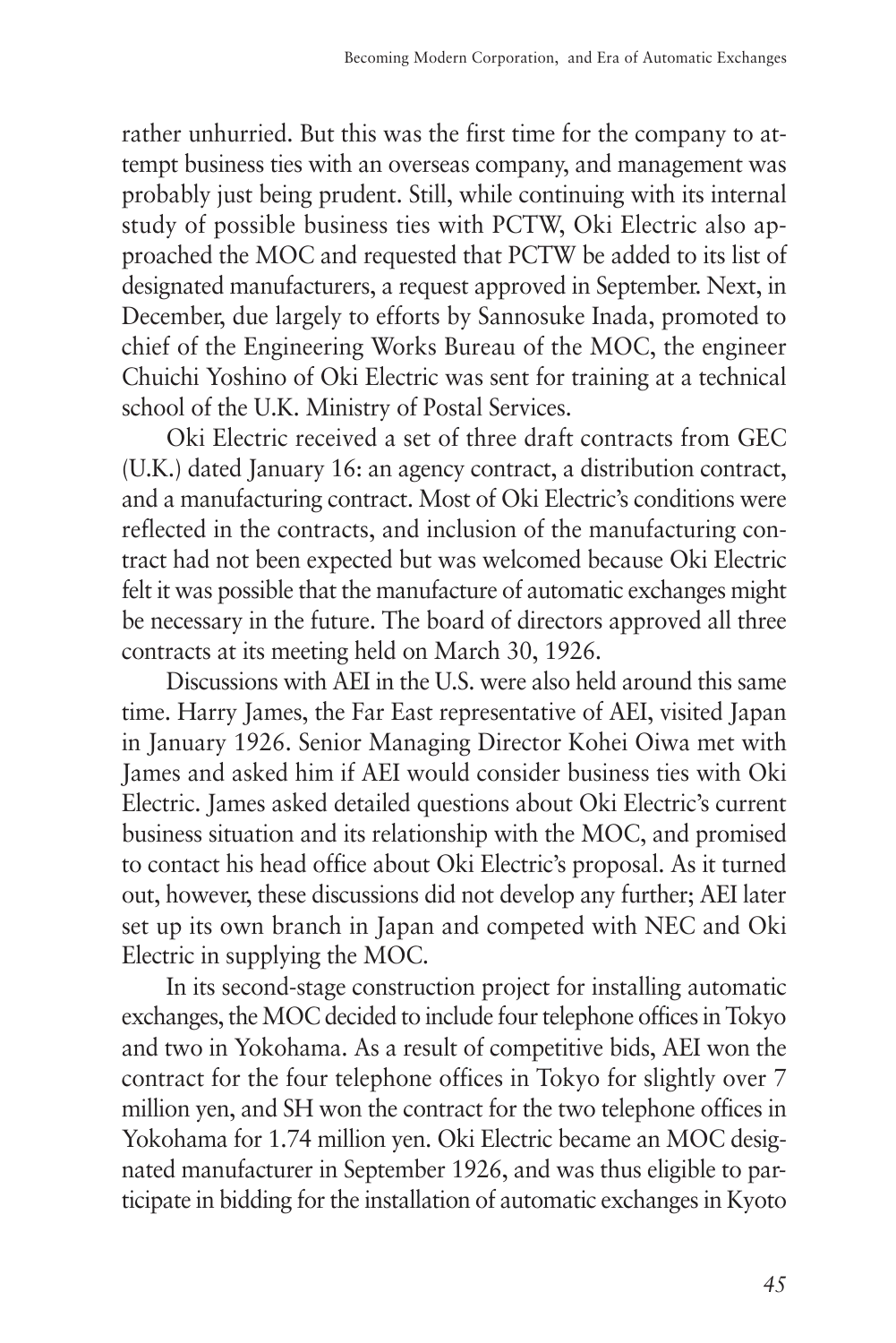and Nagoya, but it did not win either bid. Oki Electric (GEC [U.K.]) suffered another sales defeat when AEI also won a later bid to install an automatic exchange in the Asakusa telephone office in Tokyo.

#### **Contracts with GEC (U.K.), and Shibaura Plant construction**

Oki Electric chose GEC (U.K.) as a partner for business ties because it did not merely want to be a sales agent but wanted technical ties that would enable it eventually to manufacture automatic exchanges in Japan. That is why it sent the engineer Chuichi Yoshino to England for training at the technical school run by the U.K. Ministry of Postal Services, and why it moved as quickly as feasible to establish technical ties with GEC (U.K.). Finally, in September 1926, Oki Electric and GEC (U.K.) signed a technical agreement related to stepby-step type automatic exchanges. Based on this agreement, if the agency contract with Oki Electric related to the automatic exchanges that PCTW was manufacturing and selling was still in effect and it was decided to have Oki Electric manufacture the automatic exchanges in Japan, GEC (U.K.) would provide technical know-how to Oki Electric. Three principal items in the agreement were: (1) PCTW will accept engineers from Oki Electric and train them for one or two years; (2) PCTW will provide Oki Electric with the specifications, design blueprints, and know-how needed for manufacturing automatic exchanges, and will be reimbursed accordingly; and (3) for a period of five years, Oki Electric will pay PCTW royalties amounting to 3 percent of the value of its sales of automatic exchanges. This agreement made it possible for Oki Electric to eventually manufacture automatic exchanges.

Since its founding, Oki Electric had always developed telephones and exchanges independently. But the company knew from experience in developing common-battery telephones and exchanges that because the technology for automatic exchanges was more sophisticated it would take too much time to produce them in Japan without having technical ties with an influential overseas manufacturer. Oki Electric was a late-starter in working with automatic exchanges, and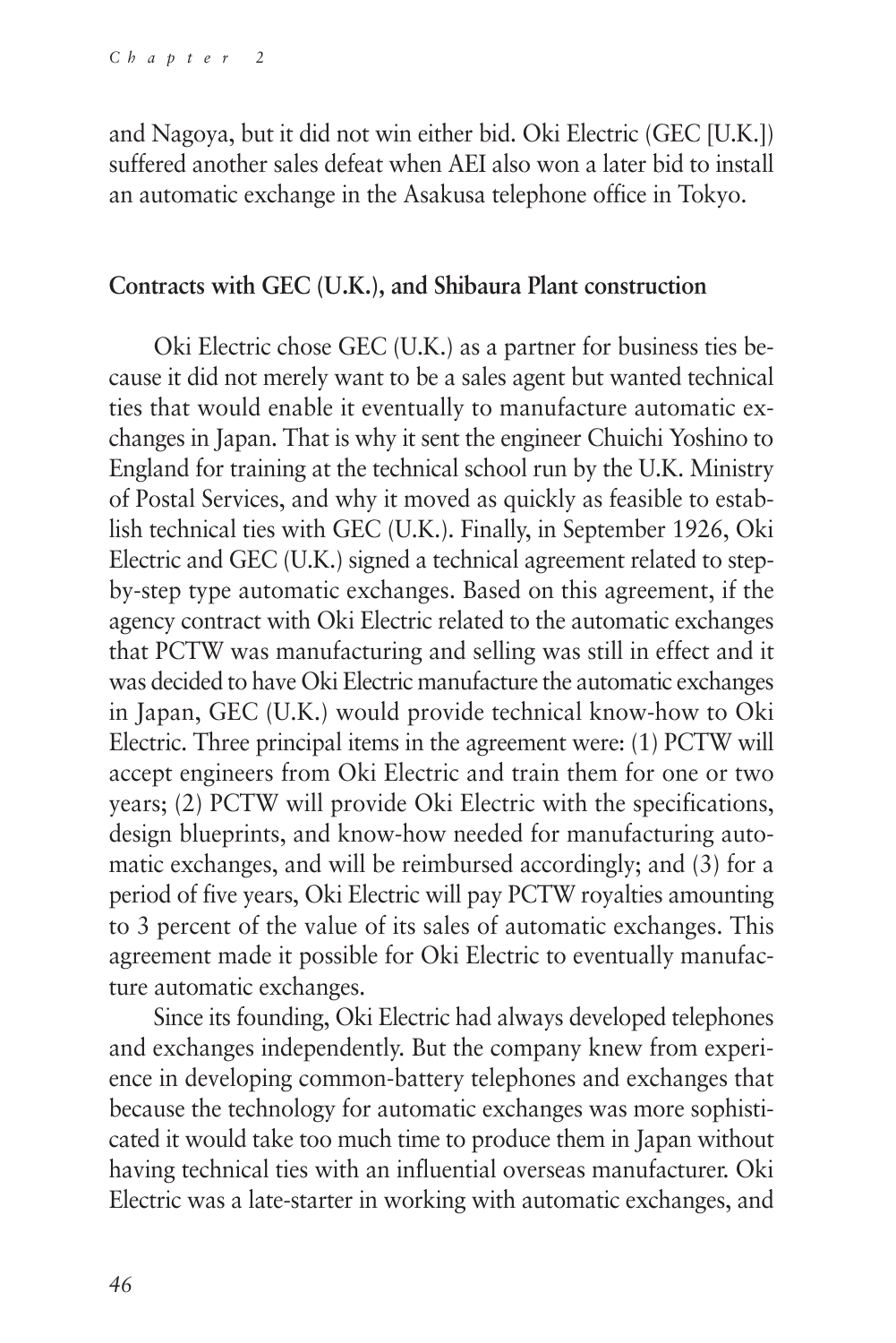based on its ties with GEC (U.K.) it was therefore necessary for it to move quickly toward in-house manufacture of the exchanges.

Oki Electric mobilized all its resources in the race with other companies to manufacture automatic exchanges in-house. In order to begin producing automatic exchanges within one or two years, however: (1) a pilot plant would have to be built separate from the company's other plants; and (2) skilled engineers would have to be invited from GEC (U.K.). While promoting technical ties with GEC (U.K.), therefore, Oki Electric formulated concrete plans for constructing a plant for the exclusive manufacture of automatic exchanges on reclaimed land it had already leased in the Shibaura section of Tokyo. The board of directors approved the plans in December 1926. In that same month, the company sent two engineers to the PCTW plant in England for training. Also, after making certain that living and other arrangements in Tokyo were satisfactory, the company invited two engineers from PCTW to come to Tokyo. In March 1927, moreover, Oki Electric employed Saburo Oshida of the Osaka Communications Bureau as chief engineer in charge of the project to manufacture automatic exchanges in-house.

# **Toward domestic production of automatic exchanges**

Not very long after two of Oki Electric's engineers returned from training at PCTW's plant, two engineers from GEC (U.K.) arrived in Tokyo in August 1927 to provide technical guidance to Oki Electric's engineers. One was a tool designer named Gamble (phonetic); the other was a production engineer named Alderman (phonetic). As part of the preparations for the manufacture of automatic exchanges, Oki Electric set up a temporary department called the Provisional Automatic Exchange Start-Up Department. That department began functioning from December 1927. Its main missions were to reduce production costs and to reform the antiquated practices still seen in the Headquarters Plant. Specifically, unless absolutely necessary, the workers used up to then were not to be used in the manufacture of automatic exchanges, and female workers were to be utilized as much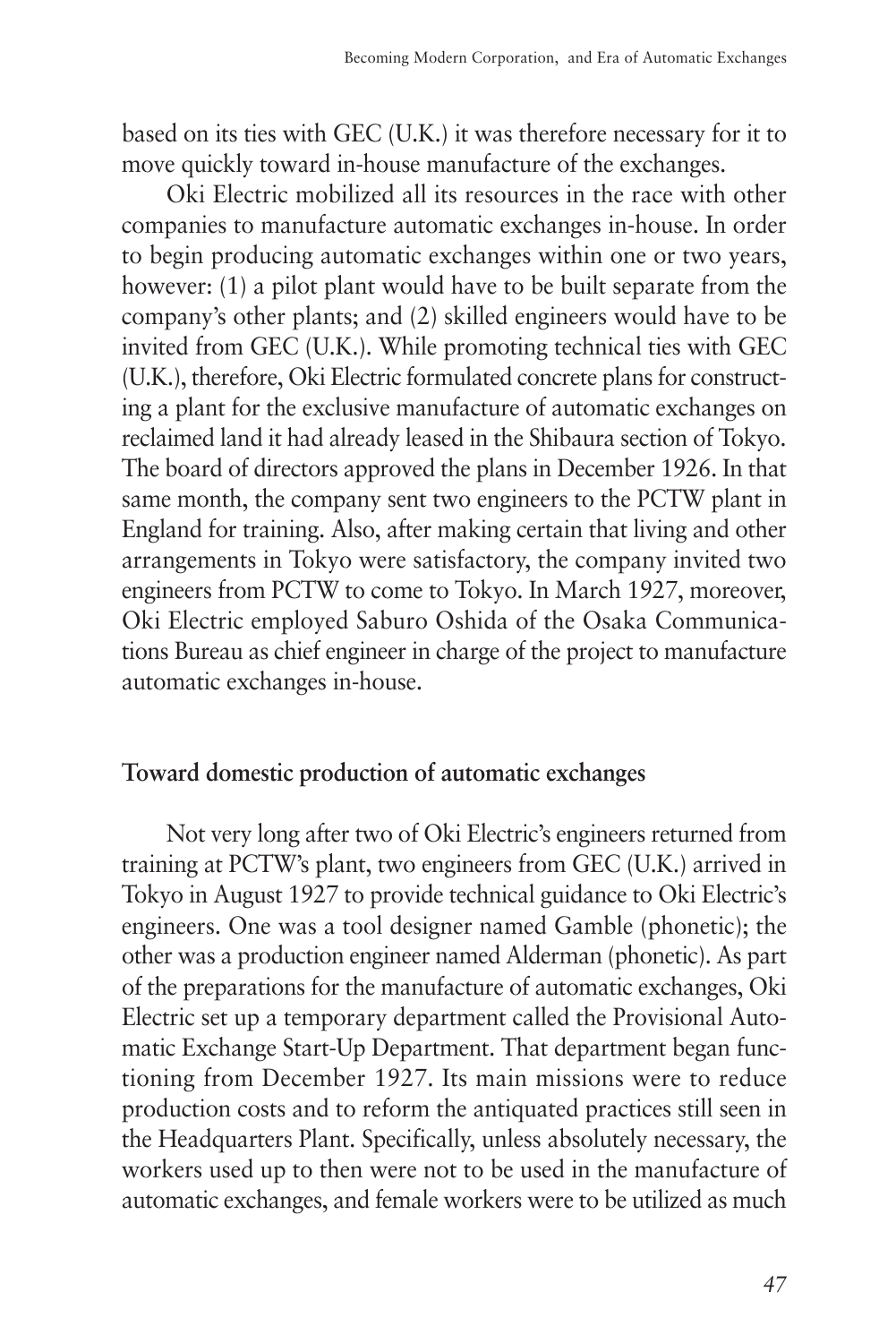as possible. Also, for staff members, appropriate persons were to be looked for first among present employees. If enough persons were not found, engineers with experience related to automatic exchanges in the MOC would be invited to join the company. Saburo Oshida was appointed general manager of the new department, and Tatsukuma Baba was appointed chief. The department had three sections: the General Affairs, Engineering, and Plant sections. The Oki Electric engineers trained at PCTW provided overall guidance.

The first-stage construction of the Shibaura Plant was completed in August 1927. The two main buildings—Building A and Building B—had three stories above ground and one below, with a total of 3,100 square meters of floor space. The plant had 200 employees, and its cutting-edge facilities enabled a monthly output of 600 lines. Right around the time that construction was completed, the engineers sent to PCTW for training returned home. The timing was perfect for the arrival from PCTW of six automatic exchanges—one 100-line, two 50-line, and three 10-line exchanges—switch parts for 400 lines, jigs, gauges, small tools for assembly work, sample materials, and coiling machines. Oki Electric also ordered 26 new machine tools and 164 other types of tools. The company then commenced the in-house manufacture of automatic exchanges.

In order to meet the tremendous challenge of the in-house manufacture of automatic exchanges, a project that could well decide the very fate of the company, Oki Electric decided to introduce a new production system at the Shibaura Plant. At the time, a contracting system was in place in Oki Electric and all other companies in Japan's machine industries that dated back to the Meiji Period. The system in Oki Electric was called the "Union contract system." For every machine produced, the company contracted with a "boss" who managed each worksite. Skilled laborers worked under each boss, including those making castings, operating lathes, and applying plating finishes. These laborers had specialist technology they applied to each component, and they used their skills according to instructions from their boss. During this period, all products were manufactured in this way. The system made good use of the craftsmanship of the skilled laborers, and resulted in great solidarity between them and their bosses. A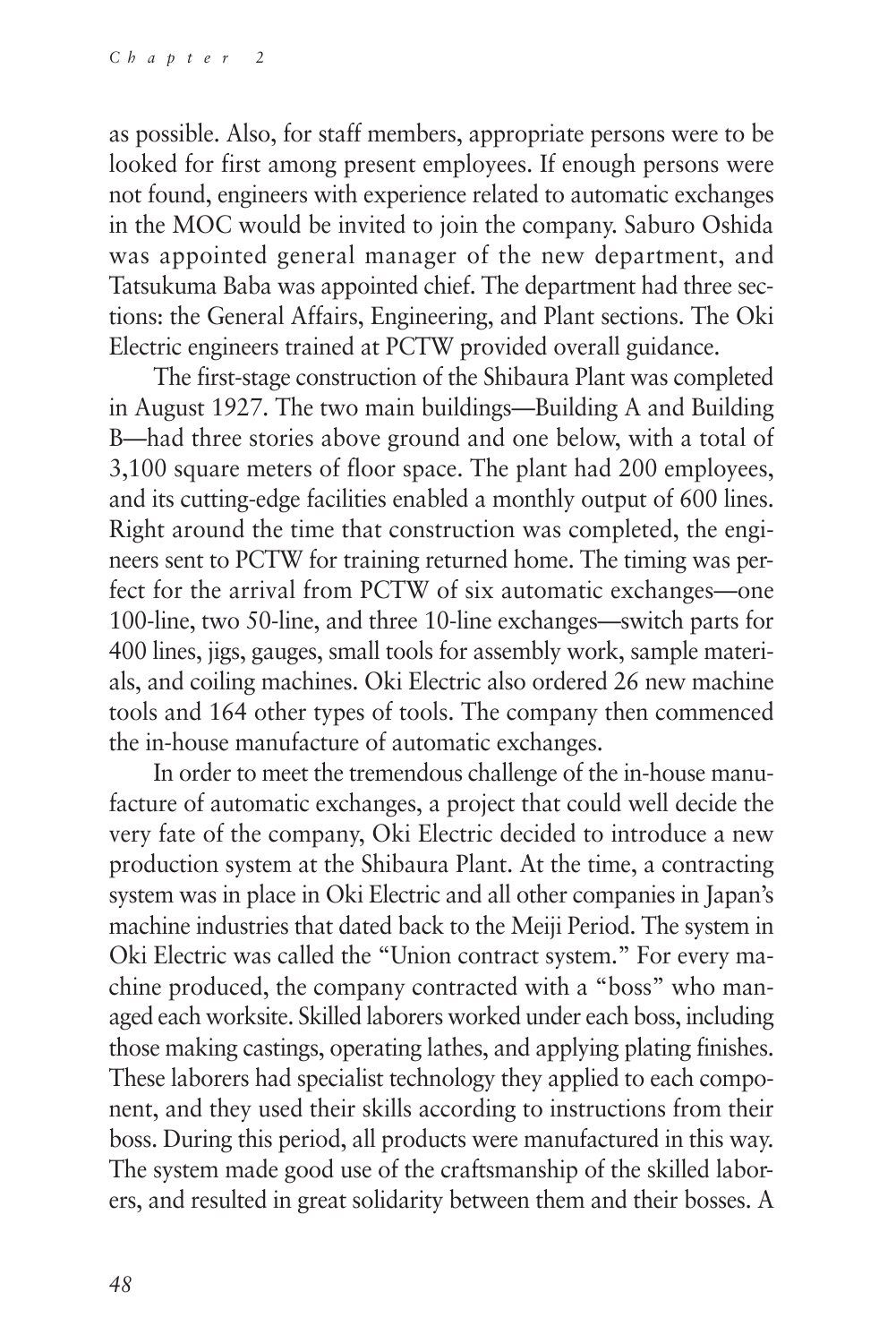former employee in charge of assembling exchanges at the time spoke of his experience with one of the bosses as follows. "I worked assembling exchanges for about 15 months and was then transferred to one of the parts inspection processes. One day I was surprised and happy when the boss gave me a new wristwatch. This was a guy normally very cold and tough on the workers. The watch probably cost quite a lot, and I was really moved." That was the kind of atmosphere in the plants in those days.

This system helped to produce domestic-made products at a quality level on a par with imported products. It had serious drawbacks, however: the bosses were authoritative, for example, and their distribution of payments to the workers was sometimes unfair. Also, the bosses were proud of their craftsmanship and their masterful techniques, and thus tended to be conservative and to reject new technologies. The skilled workmen, meanwhile, used their own tools and gauges, resulting in margins of error different for each part, and time differences that slowed overall production. Besides those problems related to the system, problems also existed related to a willingness to work and to productivity.

The union contract system was developed over many years in Oki Electric's plants. But automatic exchanges were much more complex, and required a much greater degree of precision in manufacture than the telephones, exchanges, and other equipment produced up to then. Unless jigs and gauges were standardized and systems of quality control and process control were put in place, there was no guarantee that the automatic exchanges could be manufactured satisfactorily. Three of the engineers trained in England—Oshida, Baba, and Umehara—had seen the production system at the PCTW plant of GEC (U.K.) and no doubt felt keenly the need to modernize Oki Electric's system. The occasion of constructing the new Shibaura Plant offered Oki Electric the perfect chance to hire new employees and rid itself of the union contract system. An additional aim in inviting engineers from GEC (U.K.), the first foreign workers in Oki Electric, was to change the thinking of personnel at the worksite level, from the bosses on down. Oki Electric hoped to completely change the traditional labor-management relationship.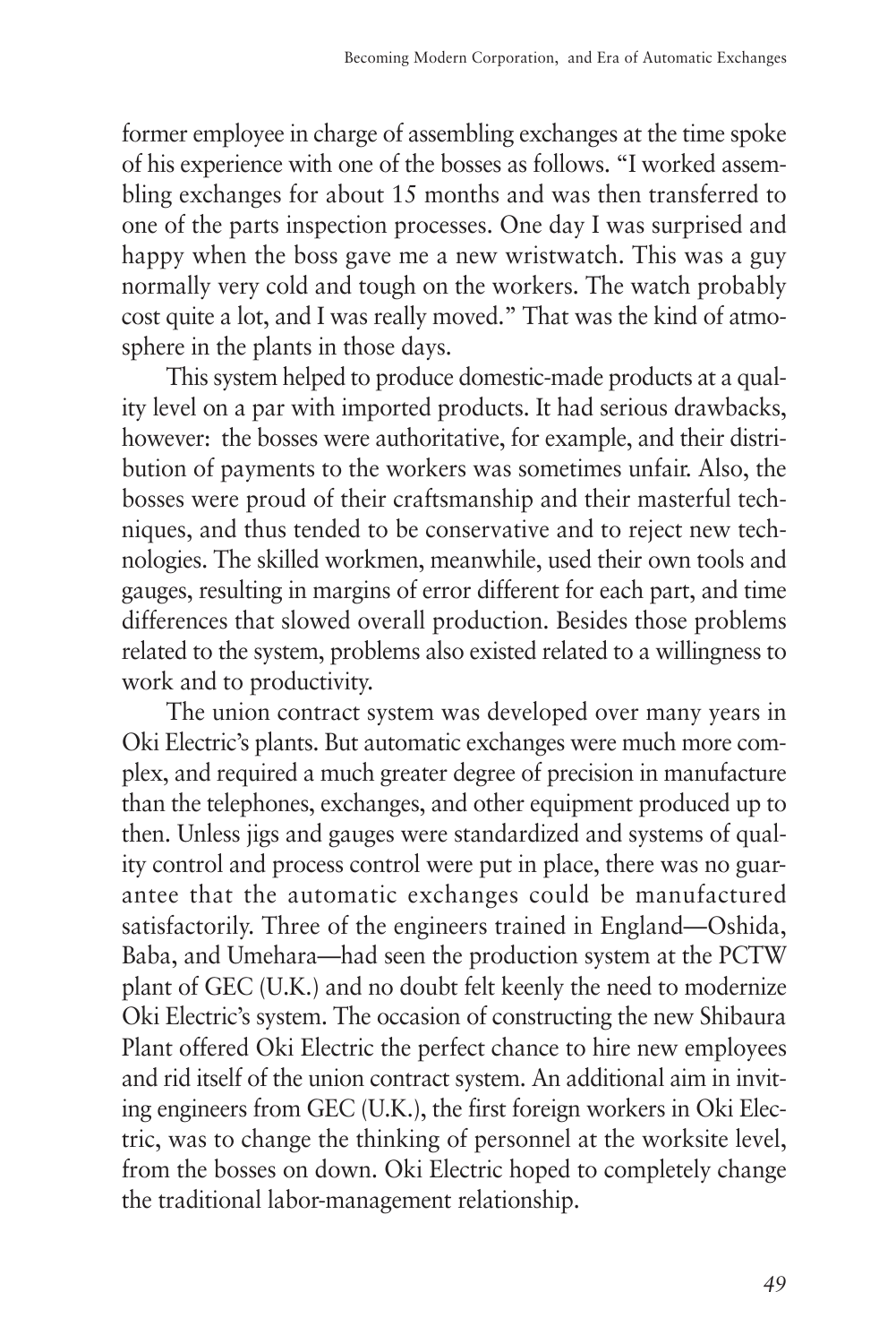

*Front and back of Type-1 telephone dial*

Under the guidance of the British engineers Gamble and Alderman, Oki Electric began manufacturing components for the automatic exchanges. As Saburo Oshida and the other engineers expected, the first task was to produce the necessary jigs and gauges. For producing the dial for the switch, meanwhile, an experimental model was prepared at the Tamachi Plant based on a sketch drawing of a dial made by Siemens Brothers & Co., Ltd. (SB). But when matched against dial blueprints obtained from PCTW, the dimensions were found to be slightly different. All the molds and tools thus had to be discarded and new ones prepared. Still, the technical expertise accumulated up to then served Oki Electric well. At the end of 1927, the first dial produced at Oki Electric passed MOC screening tests. The second dial passed the same tests in the spring of 1928.

After successfully producing the dial, Oki Electric next completed in rapid succession other important components for automatic exchanges, including the call meter, rotary switch, and switchbank. The component most difficult to produce was the two-motion switch mechanism, the key component for the step-by-step automatic exchange, which first moved vertically and then in a rotary motion in a horizontal plane. A sample mold for the two-motion switch mechanism was obtained from GEC (U.K.) but no matter how many times the foundry in Japan tried it was unable to produce a shaft of the required dimensions and quality. Although the foundry finally succeeded, it took far more time than originally expected.

As a result of untiring efforts, by the end of 1928 Oki Electric was producing most of the mechanisms and parts needed for manu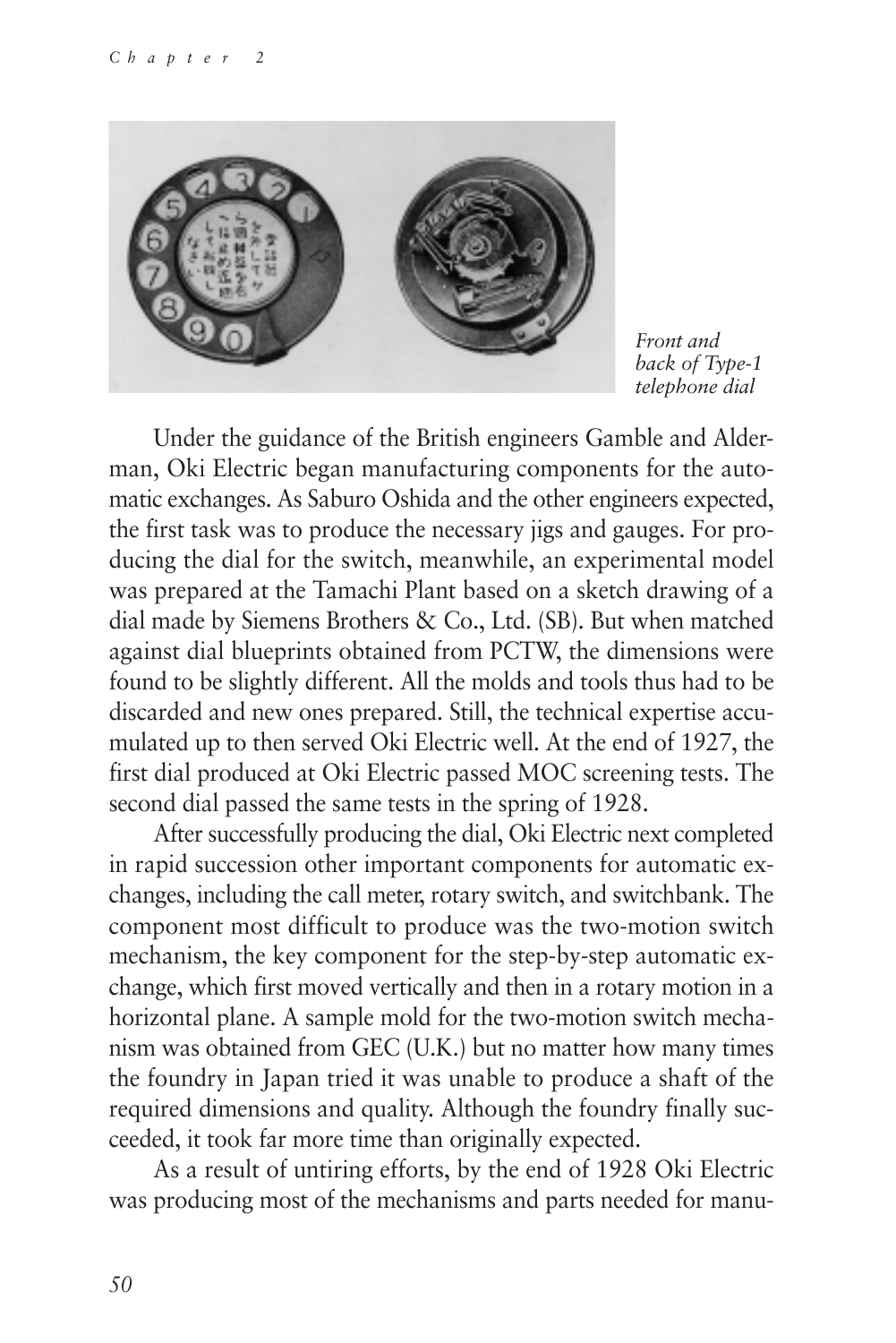facturing step-by-step automatic exchanges. Seemingly, all that remained was assembly. But then an unexpected problem arose. The MOC decided to standardize the automatic exchanges used at public exchange offices, using the AEI type. To avoid having one company monopolize the business, however, the MOC said it would accept automatic exchanges made by other companies as long as they were the step-by-step type. For Oki Electric, MOC's policy change was abrupt and required emergency action.

Oki Electric had invited engineers from England and moved steadily forward with producing automatic exchanges domestically. Although MOC's new policy thus dealt the company's plans a serious blow, it was impossible to overturn that policy once it was decided. The two basic mechanisms in Oki Electric's automatic exchange needing revision to meet the same specifications as the AEI exchanges were the rotary switch and the complex two-motion switch mechanism mentioned above. Basically, however, the differences were not so great, and Oki Electric's engineers now had experience with automatic exchanges. The changeover, therefore, did not take that much time. There was a flurry of activity at the end, but Oki Electric completed its first AEI type automatic exchange and delivered it to the MOC in April 1930 for supplying an additional 2,000 lines to the Nakano Telephone Office in Tokyo. PBXs, meanwhile, were not standardized around the AEI exchange, and GEC (U.K.) type exchanges were eventually installed in locations such as the Republic of Palau Post Office, the Osaka Railway Hospital, the Sakhalin Agency, and the Trade Representative's Office in the Soviet Embassy in Tokyo.

# **First radio broadcast in Japan**

It took the Great Kanto Earthquake to impress on the government once again the importance of radio. Not long after the earthquake, the government decided to implement previously prepared plans for radio broadcasting. Establishment of the Tokyo Broadcasting Station was approved in 1924, the year following the earthquake, and broadcasting began from March 1925. For its part, Oki Electric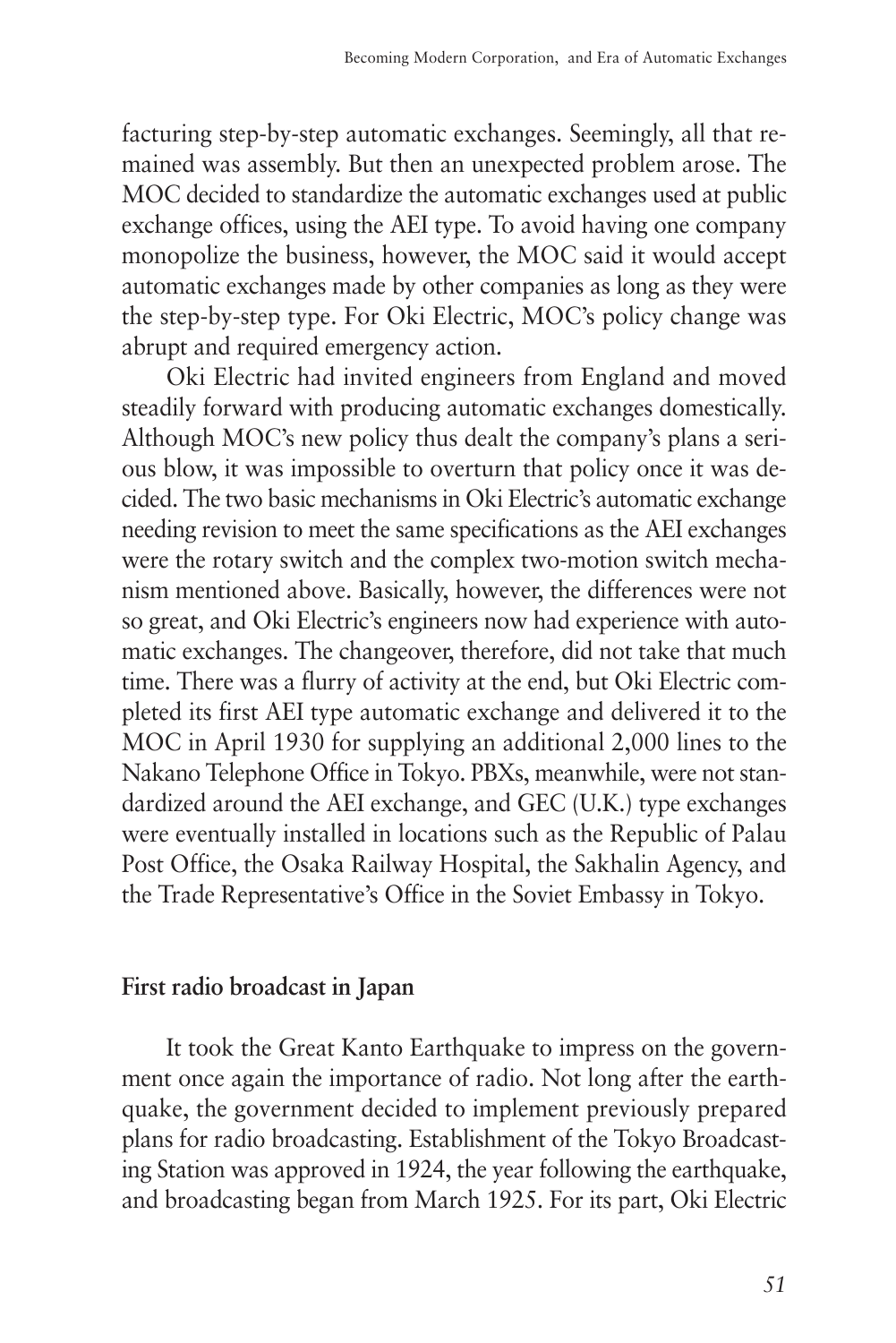began working with wireless communications from early on. After the Wireless Telegraph Law was promulgated in June 1915 and the government began approving the establishment of private telegraph offices, Oki Electric applied for and received approval to establish a private radiotelegraph office for testing radio equipment. In that same year, the government's Electrotechnical Laboratory ordered two receivers with crystal detectors from Oki Electric, the first pieces of radio equipment the company ever produced. At this time, engineers from the Electrotechnical Laboratory were invited to join Oki Electric, and the company quickly established a full-scale system for R&D of radio equipment.

Following the development of wireless telegraph equipment, the invention of vacuum tubes made it possible to amplify electric signals, thus extending tremendously the distance that telegraph and telephone signals could be transmitted and leading to the development of radio broadcasting. From the fall of 1916, Oki Electric's engineers had already begun work on producing experimental vacuum tubes while referring to U.S. technical journals. Their products, however, did not provide sufficient amplification. The main problem was being unable to produce a really hard vacuum. A high-performance vacuum pump was needed to produce a hard vacuum but the only pumps Oki Electric had at the time were early model hydraulic pumps. As a last resort, the engineers burned magnesium powder to remove the remaining air from the tubes, but even then the results proved unsatisfactory.

In 1919, Oki Electric set up a radio equipment factory inside the newly built Osaki Plant and installed a high-performance vacuum pump. The new pump allowed Oki Electric's engineers to finally produce a triode valve. But basic patents related to an invention by Irving Langmuir of GE controlled triode valves used as receiving tubes for radios. Tokyo Electric Co., Ltd., claimed the right to those basic patents in Japan, and it thus became virtually impossible for Oki Electric to produce triode valves. In line with the start of radio broadcasting in 1924, the year following the Great Kanto Earthquake, Oki Electric put on sale at the end of 1924 three types of radio sets—a crystal type, single vacuum tube type, and three-bulb vacuum tube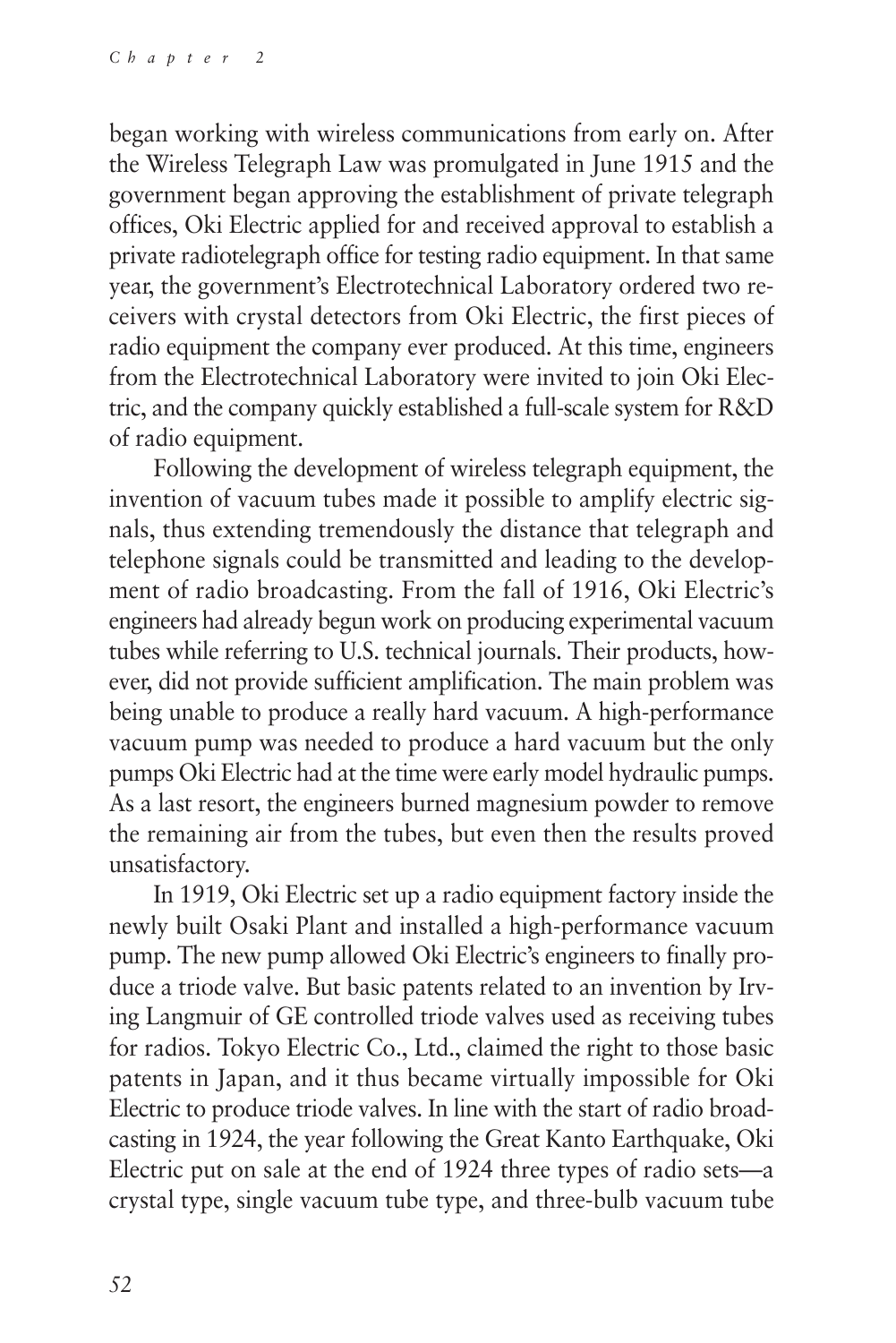type. Before long, however, the company was forced to halt its work on triode valves and its assembly and sale of radio sets.

# **Composition of top management, and abundance of talented employees**

Oki Electric Co., Ltd., was established with Soichiro Asano as its chairman and, shortly afterward, Suketada Itoh as its managing director. As the company's business increased, the management staff was improved and expanded. Among the top managers, Director Takeshi Oze was appointed as the second managing director from December 1922. He graduated from the MOC's Civil Servants' Training Institute but afterward established his own trading company, Oze Shokai, in Seoul. Among the products he handled at that time were products of Oki & Co. Based on that relationship, in 1912 he was invited to join Oki & Co. He was appointed general manager of the Osaka Branch and made responsible for sales operations in the Kansai region. Next, he was appointed general sales manager at the Head Office in 1917, and a director in 1920. Oze was known widely for his sales competence.

At the board of directors meeting held on February 4, 1925, it was decided to hold regular board meetings once a month toward the end of the month rather than every week as was being done. This change indicates that the board of directors had moved away from making decisions regarding everyday business matters, largely leaving those decisions to the senior managing director, managing directors, and others. At the same board meeting, three points were decided regarding the authority vested in directors with representative authority.

- 1. The chairman of the board shall unify all company operations, call for board meetings, and act as chairman of the general shareholders meetings.
- 2. The senior managing director shall maintain order in the company's operations, and represent the company in ordinary legal matters; in case of an accident involving the chairman, the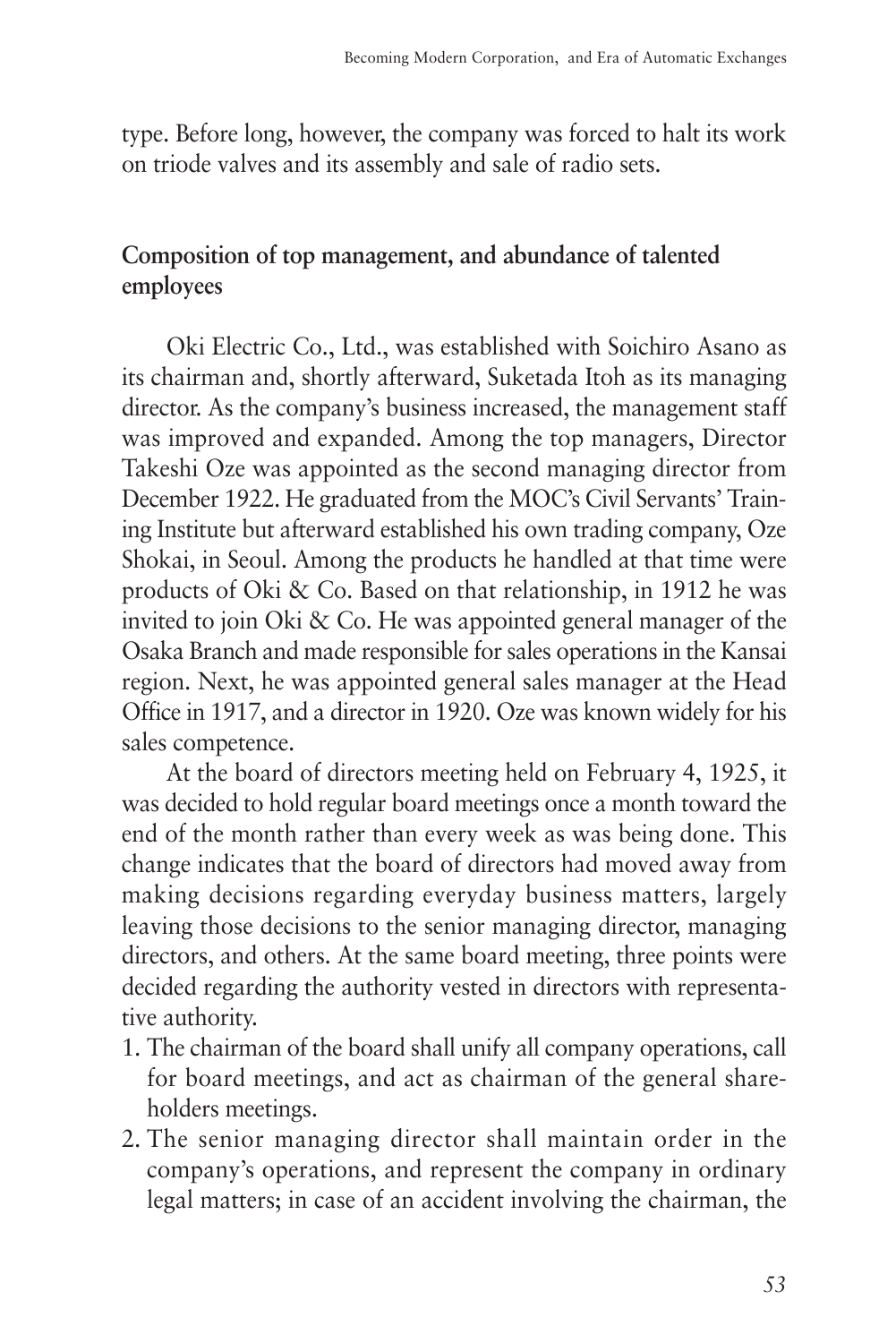senior managing director shall act on his behalf.

3. The managing directors shall assist the senior managing director in performing his duties and maintaining order in the company's operations; in case of an accident involving the senior managing director, the managing directors shall assume his duties and authority.

In this way, the authority of top management was put into order and the organization's overall decision-making mechanism was clarified in writing. The February 4, 1925, board meeting was also the venue for Managing Director Itoh's retirement and establishment of the senior managing director position. Kohei Oiwa was elected to that new position. Unfortunately, Oiwa died within about a year, and Monjiro Suzuki was appointed to replace him as managing director in December 1926. Suzuki came to Oki Electric from the Daiichi Bank, Ltd.; he was also a director of the Asano Family's holding company. He almost exclusively handled financial operations.

At the end of 1916, when Oki & Co. was dissolved, the company had about 400 employees, including 61 staff members. In November 1926, the number of employees in Oki Electric jumped to 1,670, including 177 staff members, and 108 apprentices at the lowest work level. So the number of employees roughly quadrupled in ten years, an indication of how the company had grown. A look at the overall corporate organization in 1926 shows the Head Office was comprised of two departments—the General Affairs and Operations departments. There were also the Osaka Branch and Liaison Offices in Sapporo, Nagoya, and Fukuoka. Although there were thus fewer departments than previously, the Head Office organization had been improved and expanded. The General Affairs Department, for example, was comprised of the General Affairs, Accounting, Commercial Affairs, and Sales sections, and a warehouse. The Operations Department was comprised of the Production, Design, Machine Tools, and Testing sections, a warehouse, and the Tamachi and Osaki plants.

As Oki Electric's organization expanded and the number of its employees increased, the number of middle-level managers also increased. To improve themselves these managers took the initiative in forming a club called the Reimeikai, and from December 1926 pub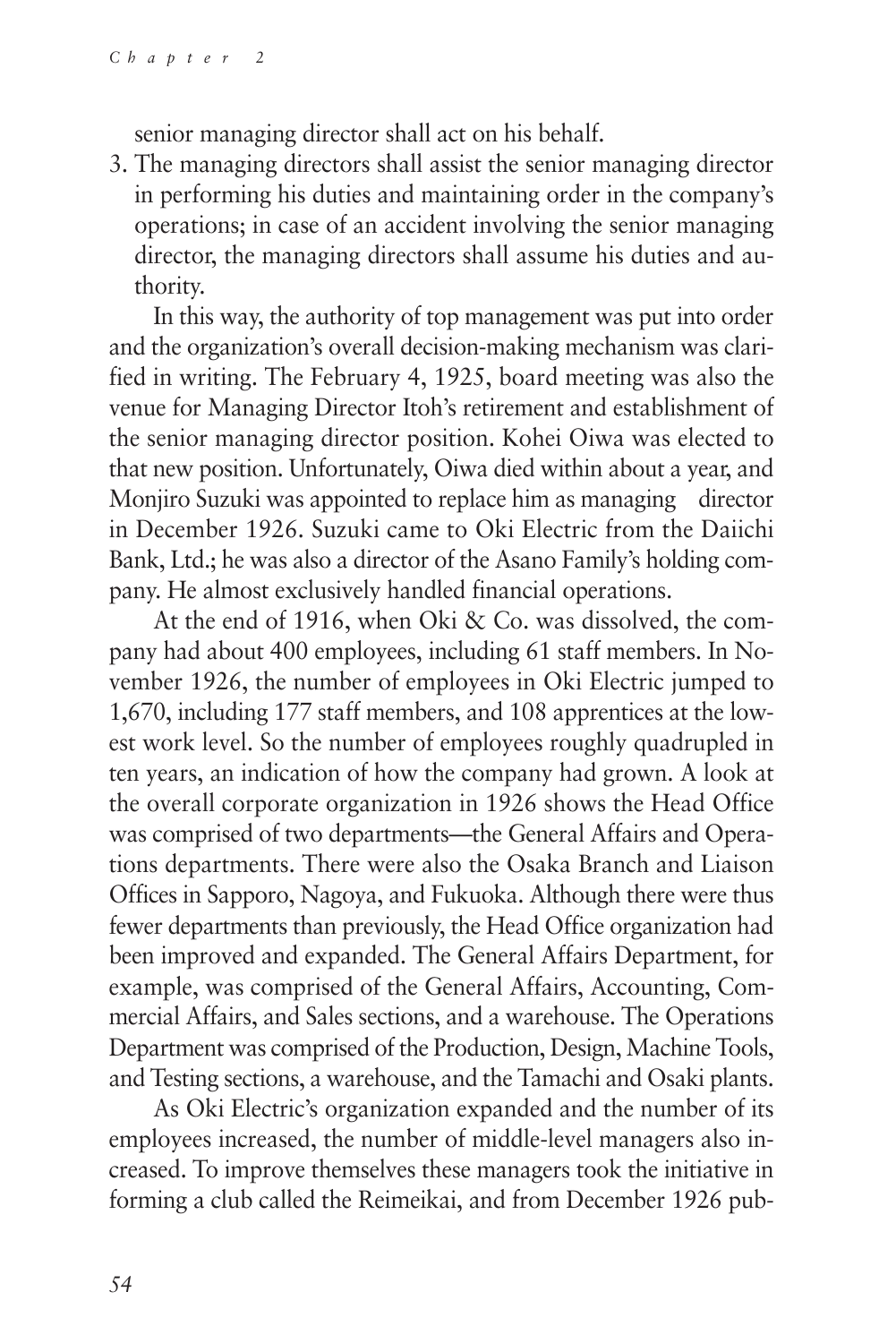lished a monthly newsletter called the *Reimei*. One of the engineers who received technical training at PCTW in England contributed an article to the newsletter's first issue titled "The development of our association, and awareness of its members." In part, the article read:

"As middle-level managers, our mission is to serve as a buffer zone between the worker and capitalist classes. … That is why we took the initiative in starting a movement toward implanting in everyone in the company a spirit of company-wide cooperation."

Formation of the Reimeikai showed that as the group of middlelevel managers developed and improved, some of the members took it upon themselves to contribute proactively to the company's growth.

From around this same time, Oki Electric also put its retirement system and its system of awards for long-term service into order. These were enticements to encourage workers to remain with the company. The atmosphere within Oki Electric had also changed substantially since the company's founding in 1912, when much of the feeling of a family-run business still remained. The social situation at the time had raised the awareness workers had of themselves as laborers, an influence also felt inside Oki Electric. In June 1929, worker representatives from the company's three plants submitted a petition to management requesting improved plant facilities and stating their opposition to lowering the unit contract price. Then, in July, the workers in the Osaki, Tamachi, and Shibaura plants went on a simultaneous strike. The strike lasted over a month, and operations resumed only after negotiations were held between labor and management.

# *3. Showa Depression, and Economic Recovery*

# **Soichiro Asano II installed as chairman**

In June 1926, after Prime Minister Osachi Hamaguchi announced an austere fiscal policy and lifting of the embargo on gold, the deflationary trend in Japan's economy became more pronounced. Matters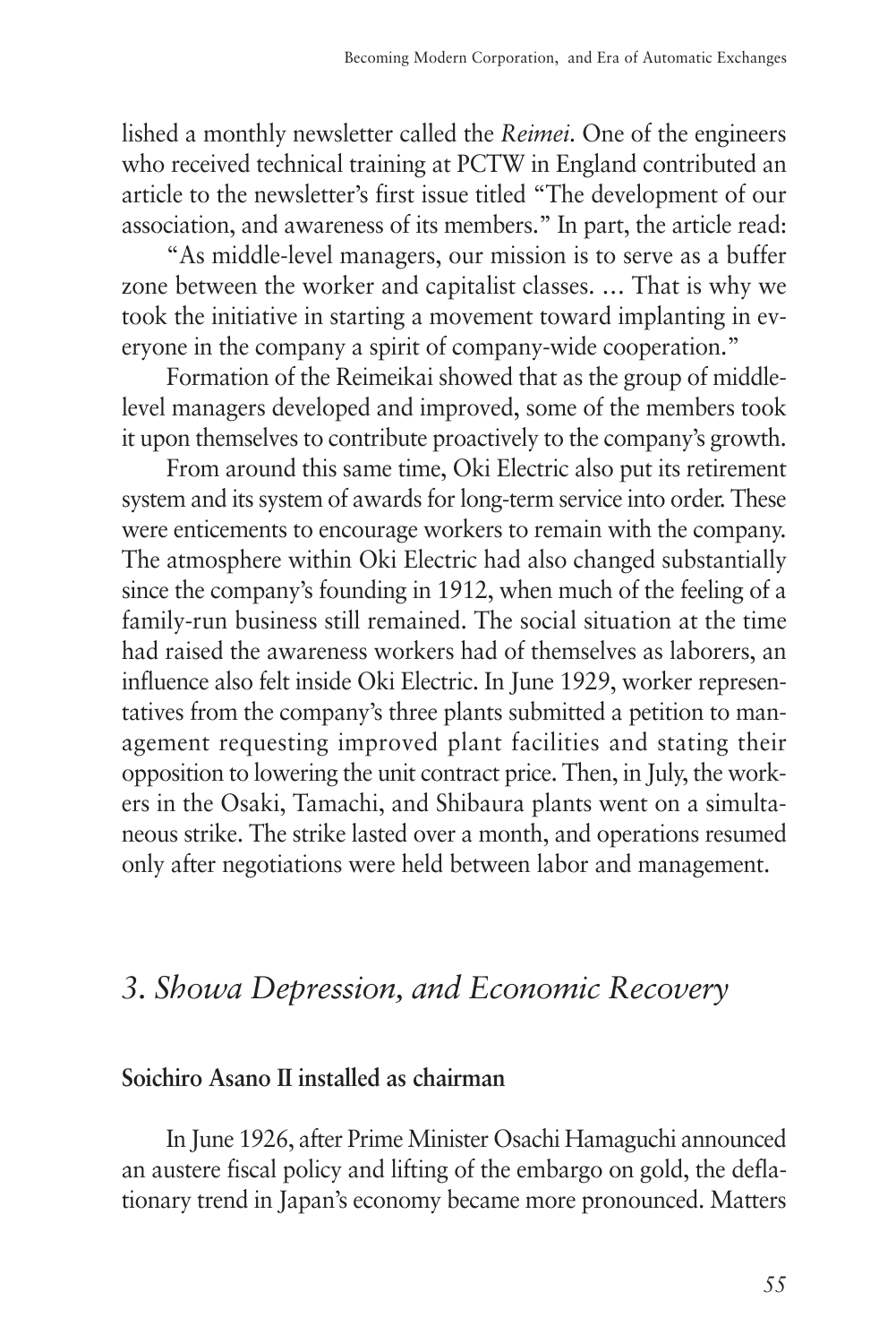worsened a few months later on Black Tuesday, October 29, 1929, when the New York stock market crashed a second time, marking the start of the Great Depression. The impact of the Great Depression also affected Japan's economy negatively: for example, prices for blue-chip shares on the Tokyo and Osaka stock exchanges dropped an average of 50.4 percent in the two years before and after the lifting of the gold embargo. In the two years starting from 1930, wholesale and retail prices dropped 30 percent. Sharp declines in the prices of agricultural products and raw silk, meanwhile, and poor harvests caused by unusually cold weather, directly and substantially affected the lives of people living in rural areas. A depression, called the Showa Depression (after the name of the era in which it occurred), hit Japan from 1930 to 1935.

After the Great Kanto Earthquake, the government expanded the budget in its Third Telephone Expansion Plan to restore telephone services in Tokyo and Yokohama. In the fiscal year ending in March 1925, however, it reduced the budget substantially to 13.87 million yen. Although it restored the level of investment again to 37 million yen, the budget was steadily decreased afterward following the seventh revision of December 1926. The recession resulting from financial instability and the Showa Depression had a further negative impact on the telephone expansion plan. In the eighth revision to the plan made in 1928, the budget was reduced further. And in the ninth revision of the expansion plan, made in 1930, after the government announced a fiscal entrenchment policy, the plan's annual budget was decreased to the 20 million yen level, less than half of what it had been before the ninth revision.

With the decreases in the budget for the telephone expansion plan, Oki Electric's sales continuously dropped between 1927 and 1931. Telephone sales were especially affected. In the fiscal year ending in March 1928, telephone-related sales totaled about 1.45 million yen, accounting for 44.8 percent of the company's overall sales. In the fiscal year ending in March 1929, however, those sales were less than 440,000 yen, less than a third of the year before, accounting for 22.5 percent of total sales. The poor sales performance for telephones continued in the following fiscal year, dropping to under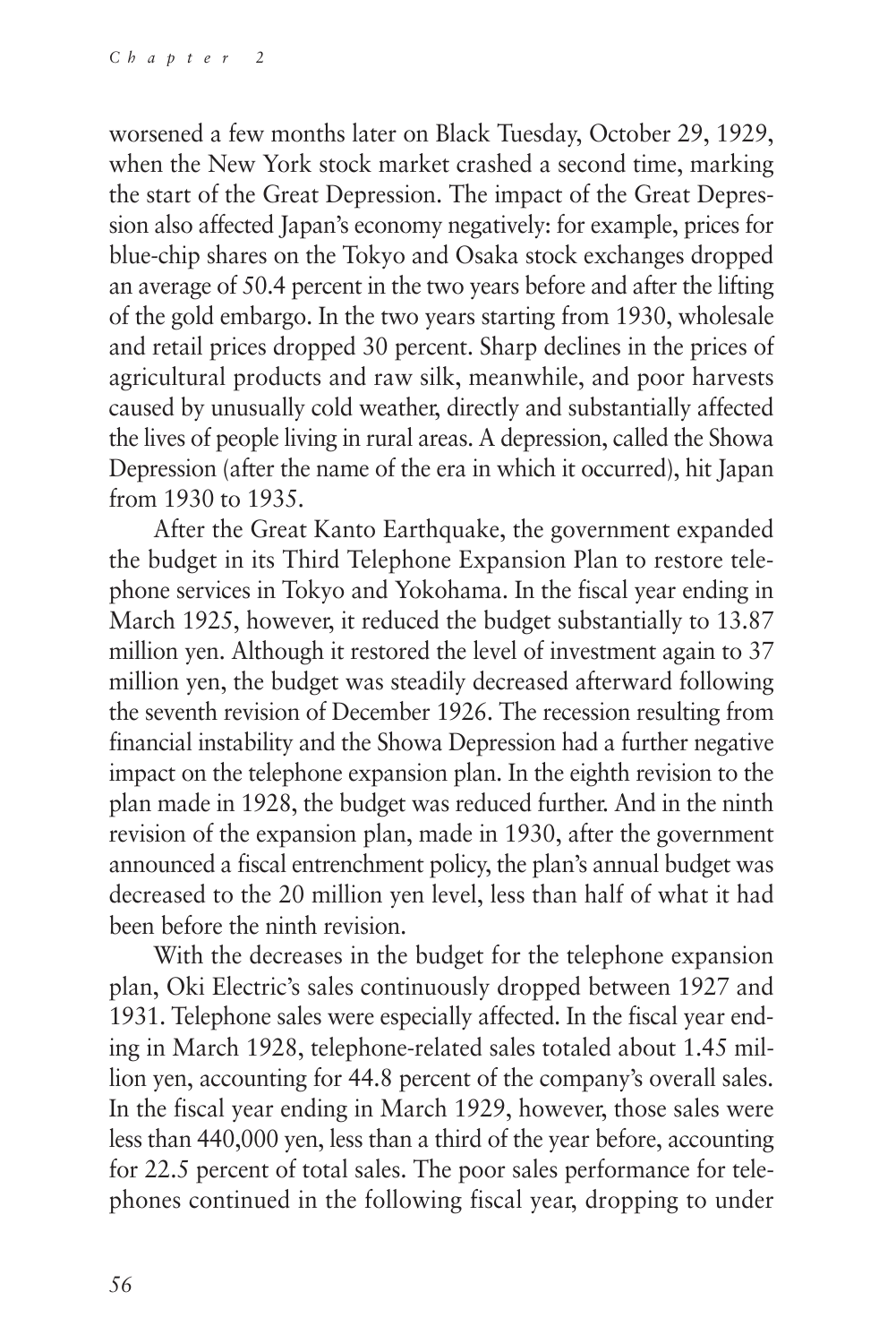

*Soichiro Asano II*

190,000 yen and accounting for 13.6 percent of total sales. In only two years, in other words, telephone-related sales dropped to oneeighth of what they had been. The lower budget for the telephone expansion plan also affected sales of almost all other products in Oki Electric's line, including exchanges, electric wire, and cables. Over the same two-year period, the company's net sales dropped to less than one-half of what they had been. Incidentally, an Export Section was set up in the General Affairs Department in November 1930 to handle overseas transactions as well as correspondence and coordination with overseas branches, offices, and agents.

The effects of the Great Depression spread to Japan, causing reduced hours of operation in industry and frequent labor strikes. In the midst of that chaotic situation, Chairman Soichiro Asano passed away on November 9, 1930. He was 82 years old. After Chairman Asano's death, his adopted son took his father's first name and was elected chairman of Oki Electric. Just two months later, in January 1931, Oki Electric celebrated the 50th anniversary of its founding.

During a discussion of representation rights at the board meeting held in January 1931, it was voted to have the company chairman represent general rights and Managing Director Oze represent sales rights and those related to the plants. The board also confirmed that Managing Director Suzuki would continue as before to represent bank-related rights. A system was thus adopted whereby the two veteran managing directors, Oze and Suzuki, would provide strong support to Chairman Soichiro Asano II, who had not previously been involved in Oki Electric's management. Also, shifting the sales and plant-related representation rights to Managing Director Oze assured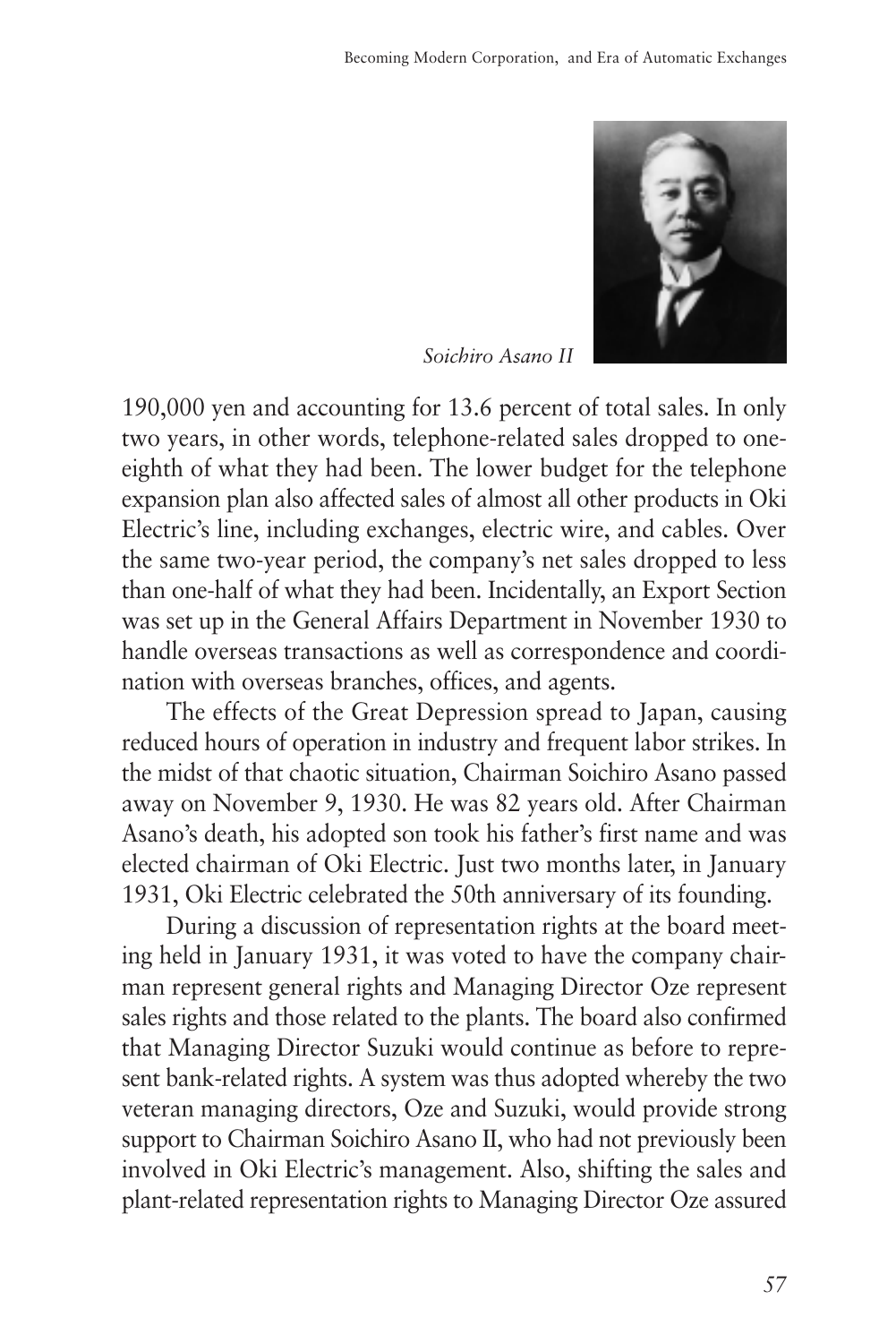a system in which decisions concerning production and sales would be more smoothly reflected in business activities.

On September 8, 1931, the so-called Manchurian Incident broke out when a bomb ripped apart a section of the Japanese railway near Mukden (today's Shenyang) in northeastern China. Japan's economy started recovering rapidly from mid-1932, based on a robust military demand and a favorable turnabout in exports after the government once again prohibited gold exports. Even during the Showa Depression, meanwhile, telephone subscription applications had continued to increase, and as the economy recovered the number of applications started increasing rapidly. From the fiscal year ending in March 1935, the government moved its telegraph and telephone business to a special account, making it possible to expand related business plans. Meanwhile, when the state of Manchuria was established in March 1932, its economic development became a major task for the government. The Manchurian Telegraph and Telephone Company was established in 1933, leading to an expanded demand for telephone equipment and the start of construction on a communications line to connect mainland Japan with Manchuria. In short, a promising new market appeared for communications equipment manufacturers.

#### **Competition in automatic exchange business**

In April 1930, as an experimental purchase, a 2,000-line Strowger type automatic exchange made by Oki Electric was delivered to the MOC for use at the Nakano Telephone Office in Tokyo. The delivery schedule was tight and Oki Electric's engineers assembled the exchange by working around the clock. As a result of this successful installation, the MOC designated Oki Electric an official supplier of Strowger type automatic exchanges. Oki Electric then began receiving a smooth flow of orders from the MOC for automatic exchanges. These included installations at the Omuta Telephone Office in 1932, the Kaohsiung Telephone Office on Taiwan in 1933, and the Oji and Kayaba-cho telephone offices in Tokyo in 1934. Fuji Electric, meanwhile, through ties with Siemens, had entered the automatic exchange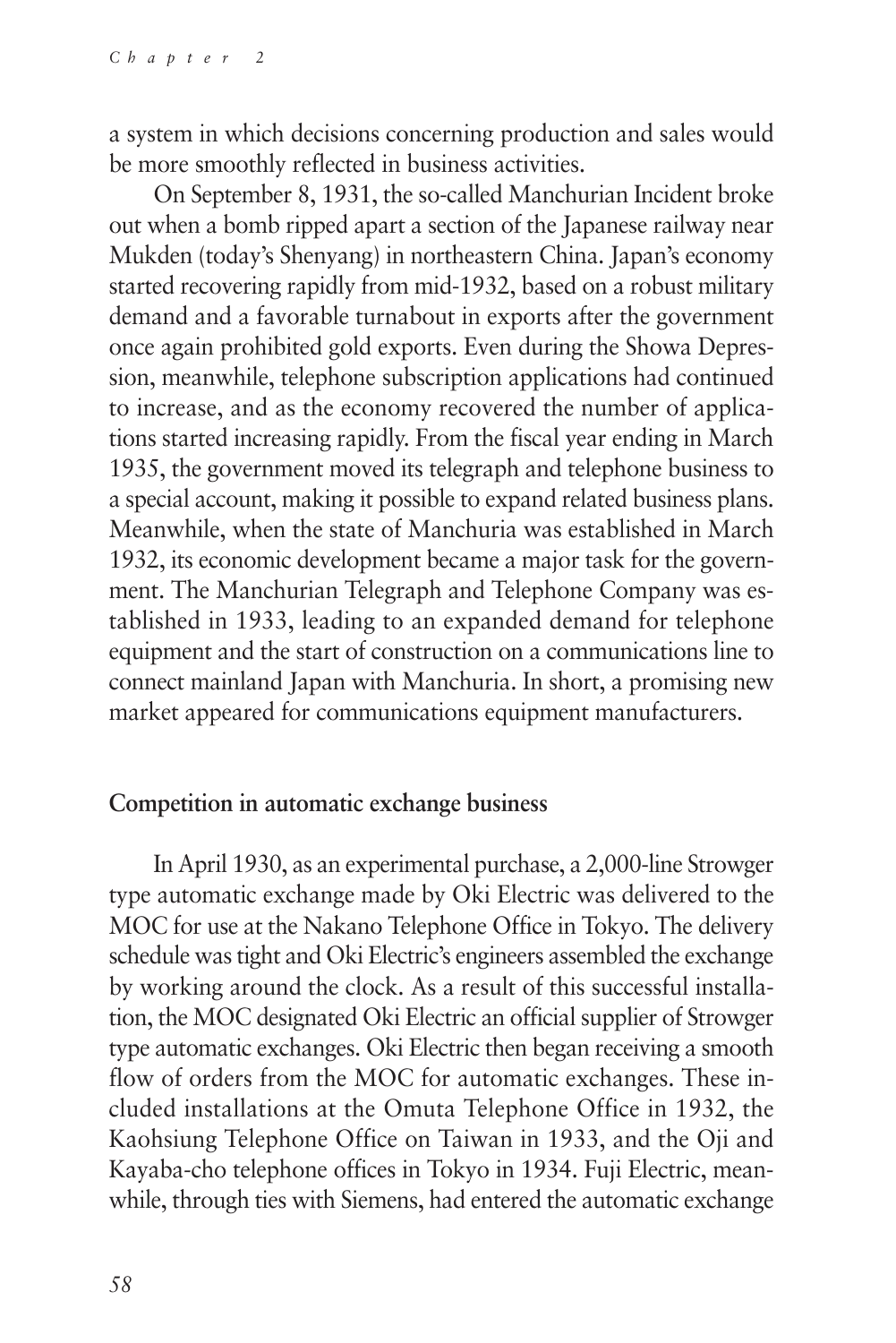business, resulting in intensified competition. A look at the value of total deliveries to the MOC in 1931 shows Oki Electric ranking second after NEC. In 1936, however, Oki Electric was passed by Fuji Electric and ranked third.

In 1930, the first year after automatic exchanges were being successfully manufactured domestically, WE developed a new type of automatic exchange using line finders (LF) that added an innovation in the switch mechanism. NEC began selling this new exchange in Japan. This new type was more economical than the existing line switch (LS) type of exchange, and was thus more appropriate for use at exchanges with fewer lines. It was certain to deliver a blow to LStype exchanges in the PBX market. WE allowed free use of its patents for LF-type exchanges made for use in public offices but required patent fees for those made for PBXs. Oki Electric was thus forced to develop its own LF switch. Development took two years but the result was a smaller switch no less economical than WE's LF switch. Favorable sales of automatic exchanges with this LF switch allowed Oki Electric to rank on a par with NEC in the PBX market.

Based on its outstanding reputation in the PBX market, Oki Electric won a government contract in 1936 for all telephone facilities, electric clocks, and wiring in the newly constructed Diet Building. The LS automatic exchange with a capacity of 600 subscriber lines and 62 trunk lines earned such a favorable reputation that telephone technicians from provincial governments traveled to Tokyo on study tours just to view them.

In 1934, working jointly with Mitsubishi Corporation, Oki Electric participated in a bid for an automatic exchange to be installed in Bangkok, Thailand. Three other companies also submitted bids— Ericsson, NEC, and Siemens & Halske. Ericsson won the bid at a price about the same as Oki Electric's cost price. This experience taught Oki Electric the severity of competition in overseas markets.

As switches became more automated, new types of telephones were developed. The first such new type of telephone to garner attention was an automatic desktop telephone made by Siemens and sold in Japan by Fuji Electric for use with PBXs. To compete with this telephone, Oki Electric developed the i-661 desktop telephone for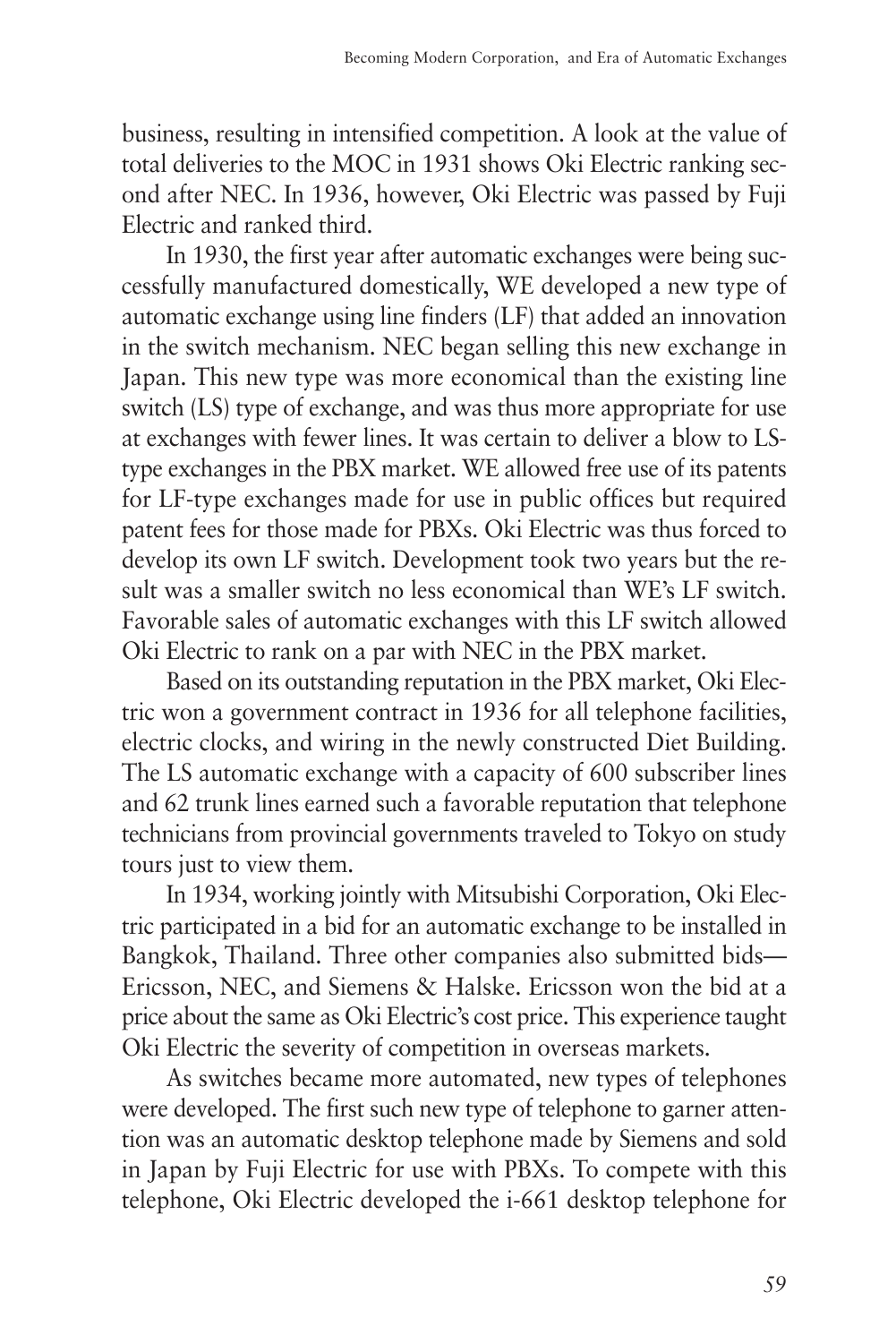

*Type-3 telephone*

use with common-battery switchboards and automatic exchanges. It followed the i-661 with the Type-3 telephone in 1934. The MOC designated the Type-3 a standard telephone for its network, and about 600,000 units were sold until Oki Electric introduced the Type-4 telephone after the Second World War.

# **Creating R&D system**

In January 1934, as part of the activities planned to commemorate the 50th anniversary of the company's founding, the first issue of the technical magazine *Oki Technical Review* was published. It contained a technical article on electro-acoustics, introductions of new products, such as an Oki interphone system and a loudspeaker, and other articles. In a short introduction to the new magazine, Chief Engineer Saburo Oshida emphasized the need for R&D in Japan's manufacturing industries. "As you know," he wrote, "a manufacturing industry is not built overnight. There are reasons why that is so. Seeds with great growth potential must first be planted, and an environment is needed for nurturing those seeds through a long period of gestation before they finally bear fruit and become a great tree." Oshida then mentioned three undertakings planned for commemorating the company's 50th anniversary: the first was completion of Building D of the Shibaura Plant; the second was publication of *Oki Technical Review*; and the third was creating an improved research system. Concerning the third undertaking, Oshida wrote: "Our company will invest large amounts of capital, and increase the number of exceptional researchers working exclusively toward resolving technical prob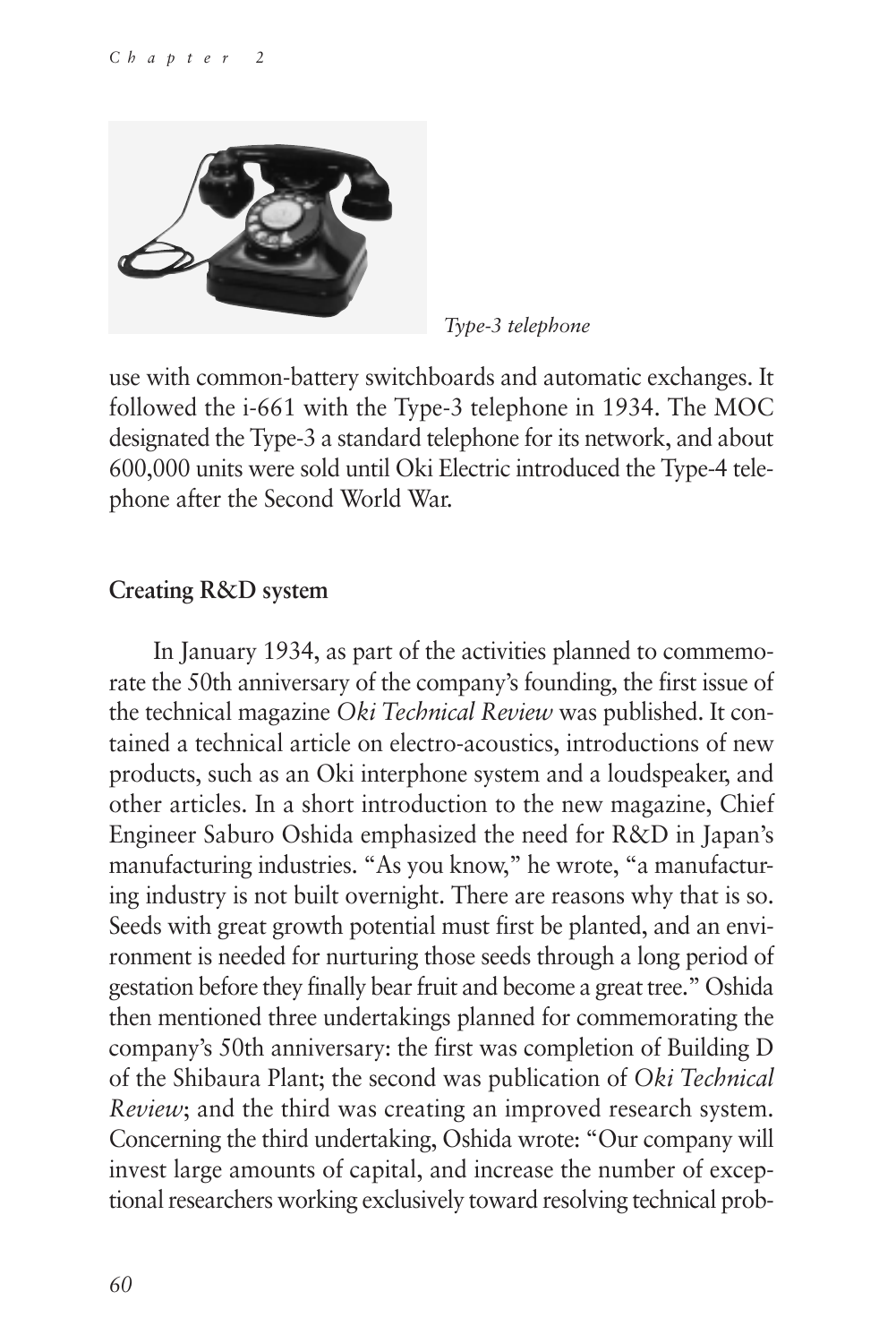lems related to communications. Their work will allow them to contribute substantially to society and to the nation." As his words show, Oshida believed that the road to survival for Oki Electric required a strong R&D system and improvement of the company's technical capabilities. Toward this end, he and his fellow engineers took great pains in developing and accumulating technology.

In June 1933, the company prepared a set of rules titled, "Research and Trial Production Provisions." Afterward, funds for research and trial production, formerly included in the budget for the Operations Department, were included in a separate framework. Funds for technical research were appropriated from each reporting period's profits and placed in a reserve fund for use in research and trial production. An Examination Committee was also set up to decide whether to start particular research projects, and to evaluate their results. In a reorganization of the R&D system in 1934, the R&D and Technical Development departments were made independent of each other. The R&D Department's functions included research, surveys, and patent-related matters; the Technical Development Department's functions included design, estimates, and experimental standards.

Oki Electric invited Assistant Professor Katsuichiro Kobayashi of Tohoku University, an authority on electro-acoustics, to head the new R&D Department. Tohoku University was well known throughout Japan in those days for its research into weak electric currents. Prominent scholars such as Professor Hidetsugu Yagi, the inventor of the Yagi antenna, were among the faculty members. Under General Manager Kobayashi, the R&D Department moved forward especially in the areas of sonar and radio equipment. The department also developed a teletypewriter for commercial use and conducted research into carrier equipment.

Oki Electric was a latecomer in radio equipment research. In 1925, however, the government established Nippon Radio and Telecom (NRT), a public policy company, to supply radio communications equipment for use overseas. Kakichi Yoshida, an Oki Electric adviser, was appointed the company's first president. Shortly afterward, NRT requested Oki Electric to produce an experimental short-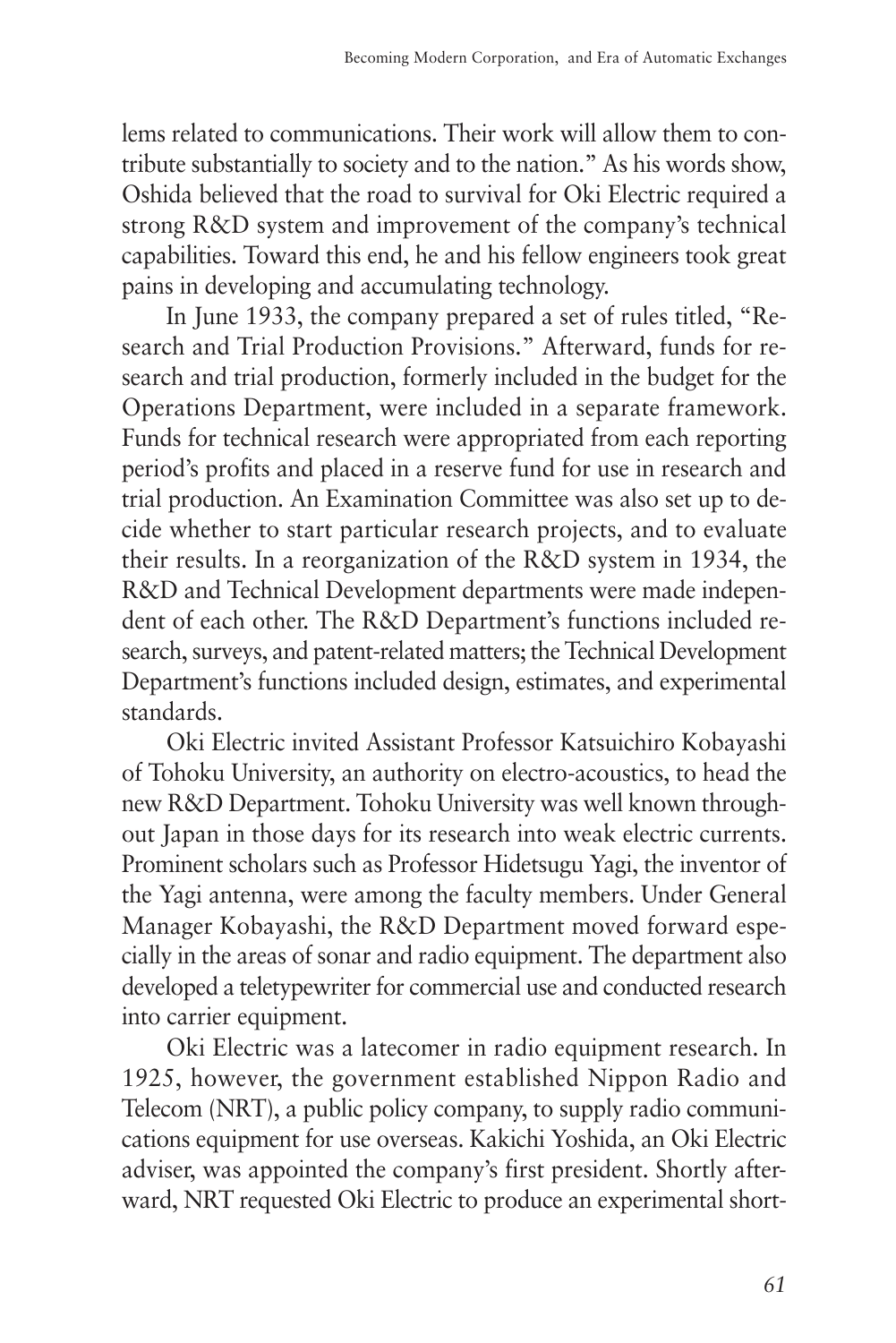wave receiver, and seconded an engineer to Oki Electric. The company's engineers received invaluable experience from this project, and before long the production of radio equipment was in full swing. In 1931 and 1932, Oki Electric received orders from the Navy for special L&MF receivers for ships, from NRT for a triple-diversity, shortwave, large-size receiver, and from the MOC for a medium-size, short-wave, 6-tube superheterodyne receiver. The company also delivered large telegraph and telephone receivers to Manchuria and to the newly established International Telephone Co. (in 1938, merged with NRT to become International Telecommunications Co., Ltd.).

In 1935, based on these foregoing accomplishments, Oki Electric set up a Wireless Communication Systems Department that integrated the research, design, and manufacture of radio equipment. At the same time, it signed a patent licensing agreement and sales contract for vacuum tubes with Tokyo Electric. Oki Electric had confidence in the manufacture of large receivers but had frequently lost out in bids for transmitters to the MOC and the military because it could not produce its own vacuum tubes. The agreements with Tokyo Electric hastened Oki Electric's in-house production of transmitters, and in 1936 the company delivered the newest model 1kW relay-type 3-wavelength switchable short-wave transmitter to the Aviation Agency of the MOC. Also in 1936, Oki Electric received an order for broadcasting transmitters from Japan Broadcasting Corporation (today's NHK after merger of broadcasting stations in Tokyo, Osaka, and Nagoya), and produced two 500W transmitters for the broadcasting stations in Onomichi and Oita, and two 500W mobile transmitters.

After the R&D Department was set up, research activities at Oki Electric turned brisk. Research into the electro-acoustics field was especially notable. Around 1933, research was conducted into Rochelle salt as a new electro-acoustic converter, as well as into electromagnetic high-efficiency receivers and moving coil receivers. The Navy, meanwhile, had collected information on German sonar equipment and was especially interested in Oki Electric's electro-acoustic technology. In 1937, the Naval Technical Research Institute requested Oki Electric to produce a domestically made hydrophone mainly for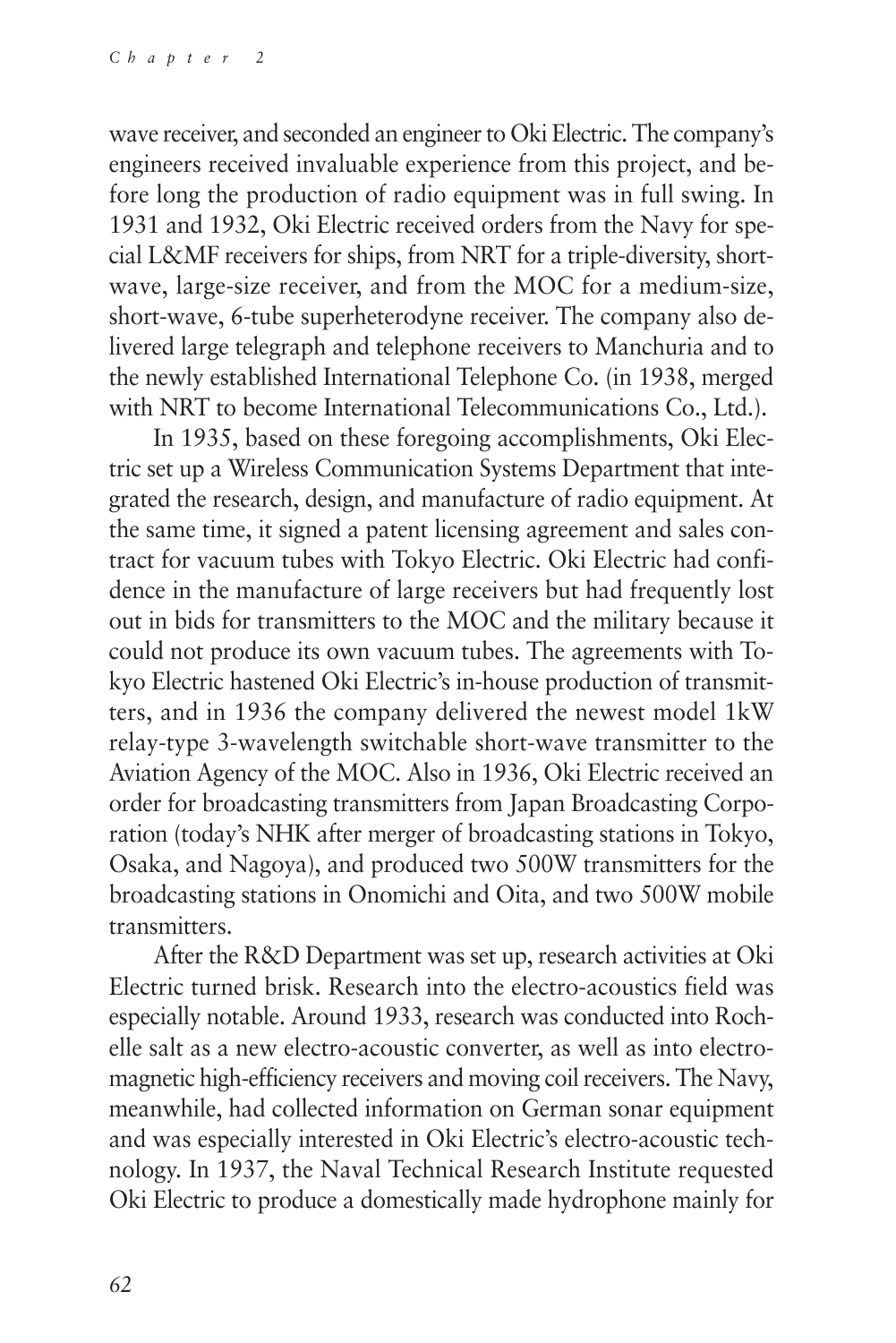submarine detection. A Special Project for Research and Trial Production was then set up, with Katsuichiro Kobayashi as project leader and including 20 researchers and production workers. The German Navy was reported to already be using hydrophones, and the Oki Electric project team quickly turned to research and trial production. The system the team developed included a number of underwater omnidirectional microphones arranged to detect the direction from which sound was generated by using the time lag of the arrival of sound waves. This project marked Oki Electric's first experience in producing sonar equipment.

# **Additional plants built, and organization expanded**

In response to the increased production of automatic exchanges and communications equipment, the second phase of construction of the Shibaura Plant, Building C, was completed in 1930. The fullscale production of automatic exchanges was underway, and the Provisional Automatic Exchange Start-Up Department was renamed the Shibaura Plant. Next, in September 1933, together with a recovery in demand, a plan took concrete form for building an extension to the Shibaura Plant on an adjoining site that had previously been purchased. The board of directors approved construction of Building D, a structure that would absorb the Osaki and Tamachi plant operations. That was the third-stage of the overall Shibaura Plant construction project. When completed in 1934, Building D had five stories above ground and one story underground. The overall plant came to cover an area totaling 25,000 square meters. With the opening of Building D, the Tamachi Plant was closed, the Head Office was moved in December 1934 to the Tokio Marine & Fire Insurance Annex Building in the Marunouchi section of Tokyo, and all wireless operations were moved from the Osaki Plant to the Shibaura Plant.

The total number of Oki Electric employees had decreased to 1,168 persons in 1931, during the Showa Depression, but began increasing again from 1932. In 1936, the number increased to 2,606 persons (including 751 temporary workers). The lowest number of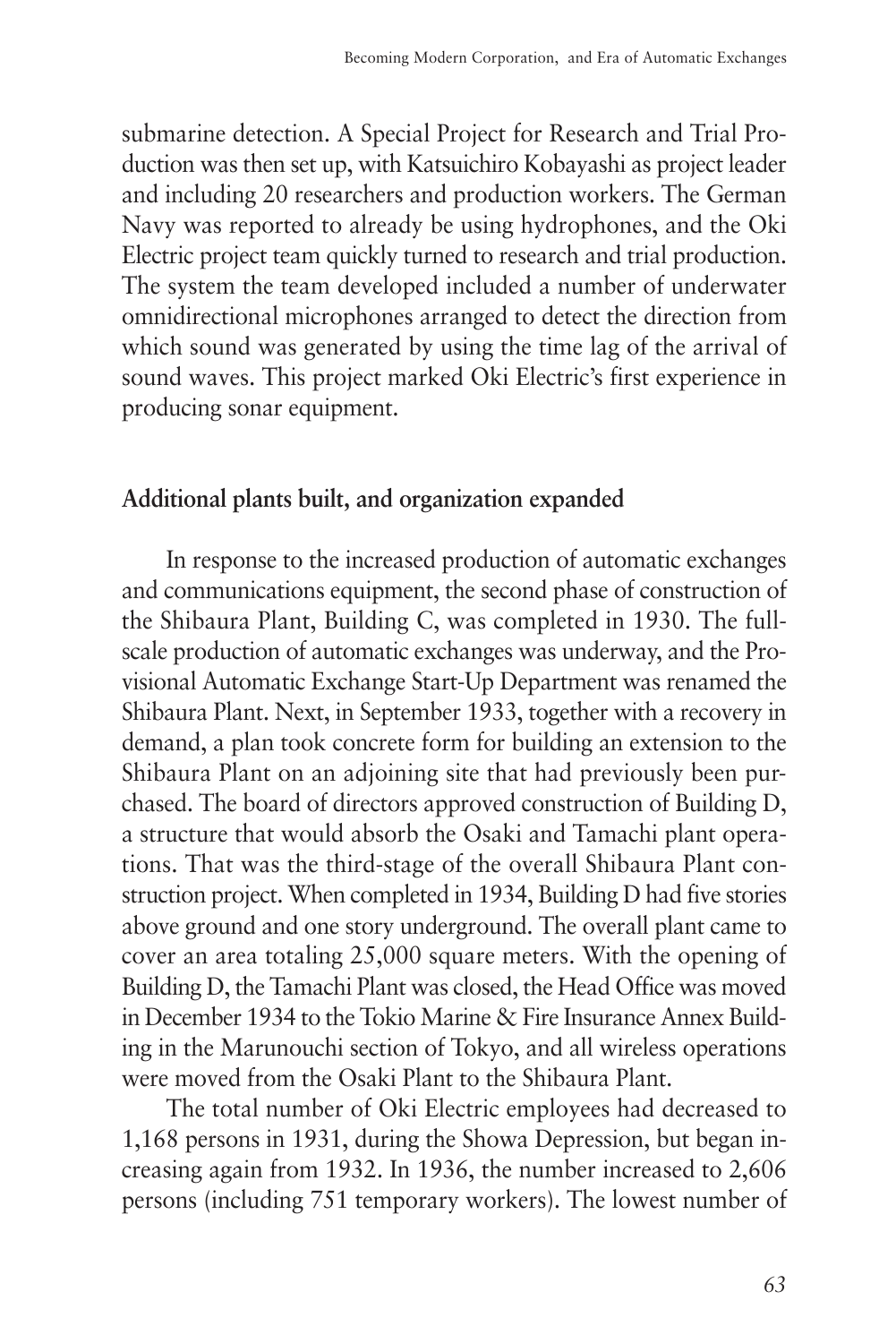

*Shibaura Plant*

regular workers was 532 persons, recorded in 1933. That figure more than doubled to 1,120 persons in 1936. This increase in the company's size led to expansion and improvement of the overall organization. In April 1934, the company introduced widespread reforms in the Head Office organization. Of the previous two departments, the General Affairs Department was left as is but the Operations Department was divided into the R&D, Technical Development, Engineering and Production, and Wireless Communications Systems departments, making a new total of five departments.

In the fiscal year ending in March 1925, sales of telephones and exchanges accounted for almost 70 percent of Oki Electric's total sales. Afterward, however, the company's product line became more diversified. Together with a decrease in the budget for the MOC's telephone expansion plan, sales of cable and radiotelegraph and telephone equipment, dry cells, and electric condensers came to account for close to 30 percent of total sales. Sales of telephones and exchanges, on the other hand, decreased to slightly over 50 percent of total sales. Among military demand, orders from the Navy accounted for only 6.4 percent of total sales in 1931. After the Manchurian Incident, the military demand—both from the Army and the Navy—increased. In 1933, total military demand accounted for slightly over 20 percent of sales.

In 1927, Oki Electric signed a sales agency agreement to have Okura Trading Company handle its transactions in China, Korea, and Taiwan. In 1932, however, an Oki Electric representative was stationed regularly in the Seoul Branch of Okura Trading. Also in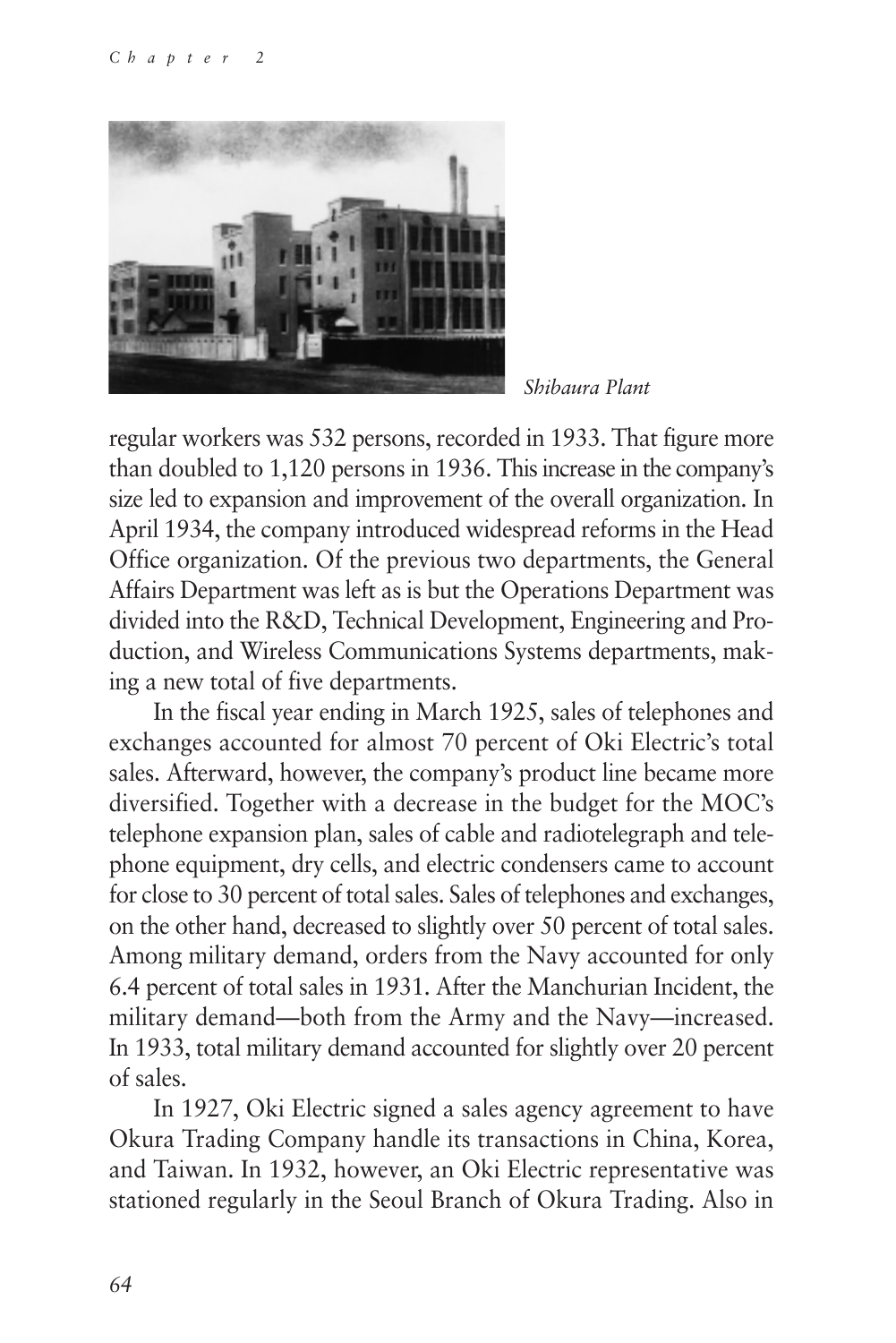1932, when the three provinces in northeastern China and Eastern Inner Mongolia (Jehol Province) joined together to form Manchuria, Oki Electric stationed a representative in the Fengtien Branch of Okura Trading. After the Manchurian Telegraph and Telephone Company was established in 1933 to improve the communications facilities in Manchuria, orders to Oki Electric increased rapidly. Okura Trading became unable to handle the increased business, and Oki Electric then set up branch offices in Dalian and Harbin in April 1934. It also opened a branch office in Shinkyo (today's Changchun), the capital of Manchuria, in 1935. After war broke out with China, it added branch offices in Beijing in 1938, Jinan in 1939, and Tianjin in 1940.

Domestically, meanwhile, Oki Electric spun off one of its traditional businesses and made it an independent affiliate. In June 1936, the government approved establishment of Oki Electric Cable Co., Ltd. Although the electric wire business had been one of Oki Electric's most important divisions since its establishment, two main reasons for spinning it off had become more apparent: first, the manufacture of wire was intrinsically different from the manufacture of communications equipment; and second, other companies were already moving to spin off their wire manufacturing operations as independent companies. In August 1936, Oki Electric Cable Co., Ltd., was established with capital of 1 million yen (paid-in capital of 500,000 yen). It succeeded to all the facilities and employees at the Osaki Plant.

In June 1936, Oki Electric doubled its capital from 5 million to 10 million yen. The additional capital was needed for expanding the facilities at the Shibaura Plant to meet the increased demand for products, to respond to the expansion of overseas markets, and to strengthen and improve the company's R&D capabilities. Current shareholders were allotted one share of new stock for each share held. At the same time, the item in the company's Articles of Incorporation that had continued since 1924 to restrict the transfer of shares to third parties without company approval was eliminated. It was also agreed, however, that if major shareholders such as Yasuda, Asano, or Shibusawa wanted to transfer shares among themselves they would first obtain the approval of the board. Together with the expansion of the company's business, a need emerged to procure funds,